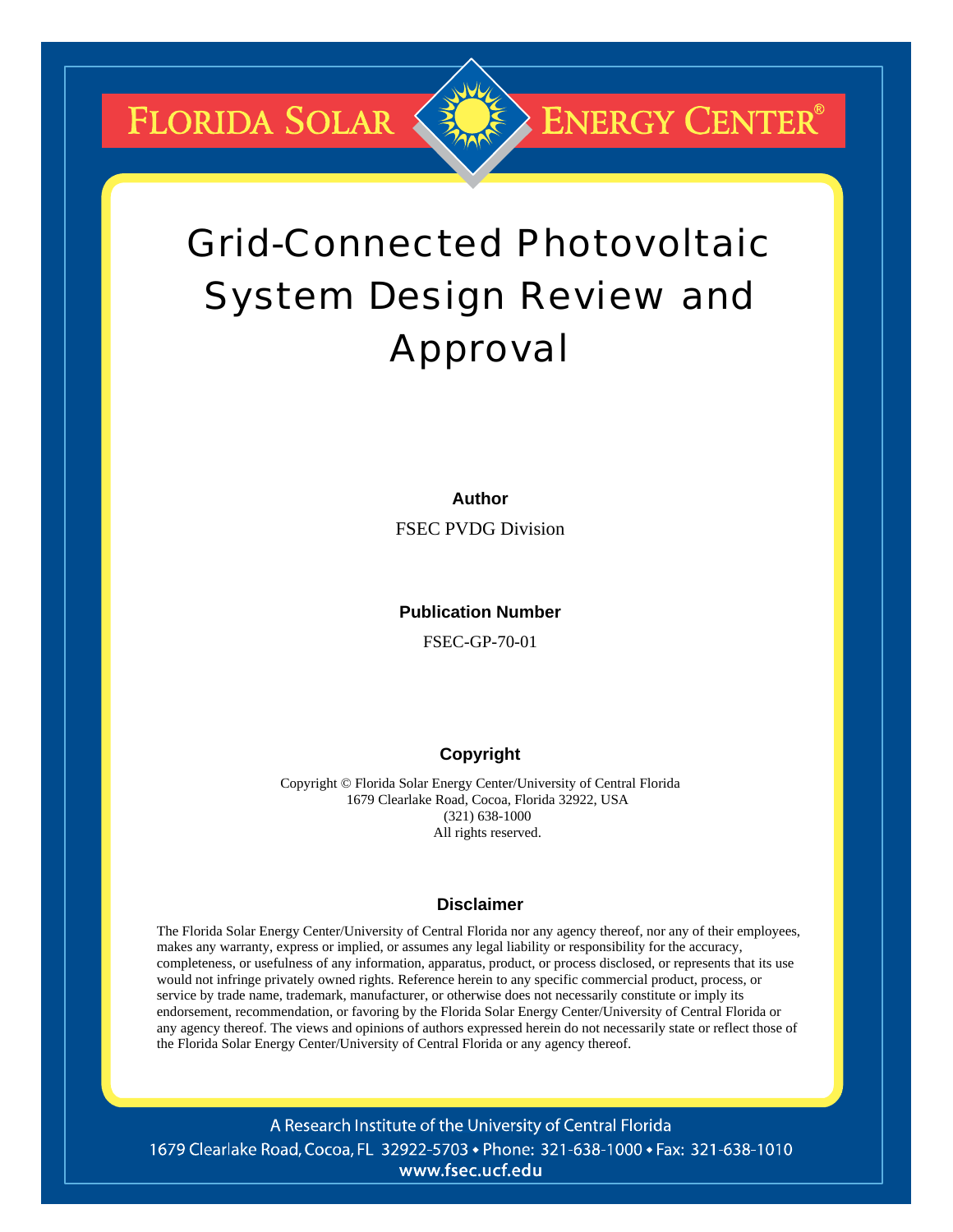# Grid-Connected Photovoltaic System Design Review and Approval **Operations and Procedures**

Florida Solar Energy Center 1679 Clearlake Road Cocoa, Florida 32922-5703

FSEC-GP-70-01 Procedure #7003 Version 6 - April 23, 2003

| 1.             |         |  |
|----------------|---------|--|
|                | 1.1     |  |
|                | 1.2     |  |
| 2.             |         |  |
|                | 2.1     |  |
|                | 2.2     |  |
| 3.             |         |  |
| 4.             |         |  |
| 5.             |         |  |
|                | 5.1     |  |
|                | 5.2     |  |
|                | 5.3     |  |
|                | 5.4     |  |
|                | 5.5     |  |
|                | 5.6     |  |
| 6.             |         |  |
|                | 6.1     |  |
|                | 6.2     |  |
|                | 6.3     |  |
|                | 6.4     |  |
|                | 6.5     |  |
|                | 6.5.1   |  |
|                | 6.5.2   |  |
|                | 6.5.2.1 |  |
|                | 6.5.2.2 |  |
| 7.             |         |  |
| 8.             |         |  |
| 9 <sub>r</sub> |         |  |
|                | 9.1     |  |
|                | 9.2     |  |
|                |         |  |
|                |         |  |
|                |         |  |
|                |         |  |
|                |         |  |
|                |         |  |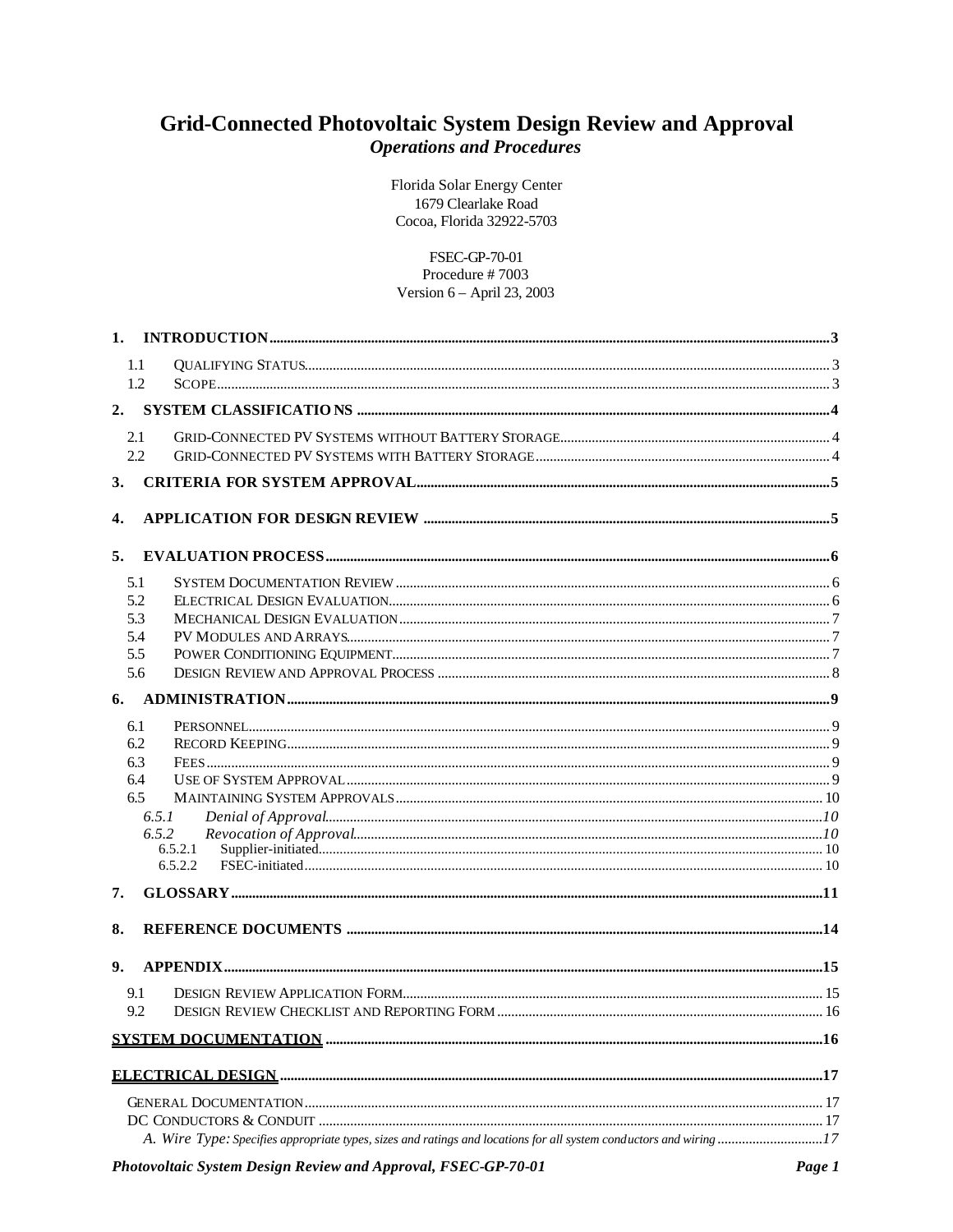| B. Ampacity Calculations (current rating) Including De-rating Values for Temperature & Multiple Conductors                                                                                       |  |
|--------------------------------------------------------------------------------------------------------------------------------------------------------------------------------------------------|--|
|                                                                                                                                                                                                  |  |
|                                                                                                                                                                                                  |  |
|                                                                                                                                                                                                  |  |
|                                                                                                                                                                                                  |  |
|                                                                                                                                                                                                  |  |
|                                                                                                                                                                                                  |  |
| B. Ampacity Calculations (current sizing) Including De-rating Values for Temperature & Multiple Conductors                                                                                       |  |
|                                                                                                                                                                                                  |  |
|                                                                                                                                                                                                  |  |
|                                                                                                                                                                                                  |  |
|                                                                                                                                                                                                  |  |
|                                                                                                                                                                                                  |  |
|                                                                                                                                                                                                  |  |
|                                                                                                                                                                                                  |  |
|                                                                                                                                                                                                  |  |
|                                                                                                                                                                                                  |  |
|                                                                                                                                                                                                  |  |
|                                                                                                                                                                                                  |  |
|                                                                                                                                                                                                  |  |
|                                                                                                                                                                                                  |  |
| AN IMPORTANT PART OF THE SYSTEM APPROVALS IS TO ENSURE THAT QUALITY PV MODULES ARE USED FOR<br>INSTALLATIONS. BASIC REQUIREMENTS INCLUDE APPLICABLE QUALIFICATION TESTS AND PRODUCT LISTINGS, AS |  |
|                                                                                                                                                                                                  |  |
|                                                                                                                                                                                                  |  |
| 9.3                                                                                                                                                                                              |  |
|                                                                                                                                                                                                  |  |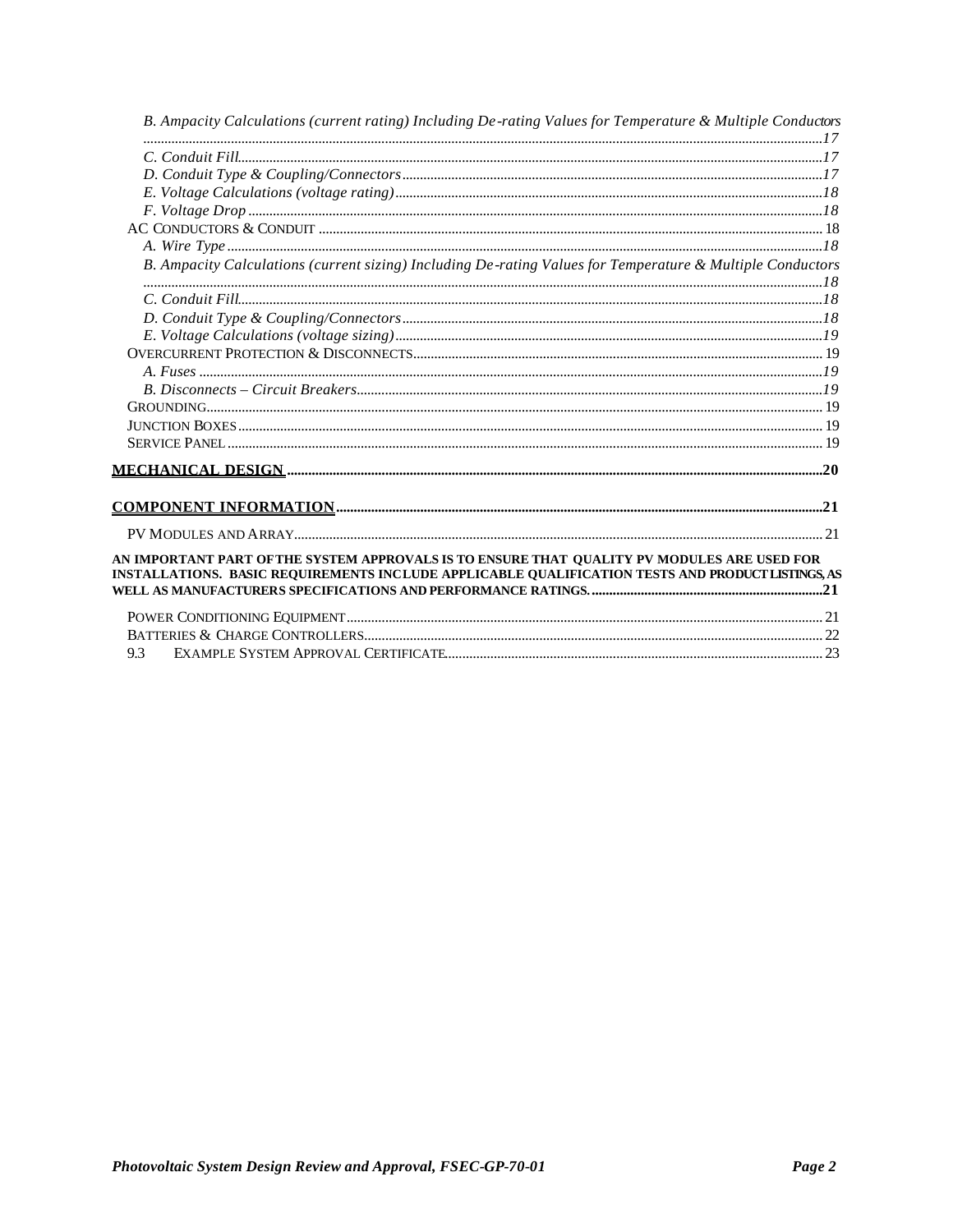#### **1. Introduction**

This document provides details of operations and procedures for the approval of grid-connected photovoltaic (PV) system designs and documentation conducted by the Florida Solar Energy Center. The principal goal of this process is to help ensure the safety and quality of installed PV systems, and provides an assurance to installers, consumers and financiers that approved designs meet accepted codes and industry practices, and are accompanied by a complete *System Manual* that meets the minimum requirements outlined in this document.

#### **1.1** *Qualifying Status*

Under the Solar Energy Standards Act of 1976, Florida Statutes 377.705, The Florida Solar Energy Center (FSEC) is mandated to set standards, conduct tests and evaluations, and to certify solar energy systems and equipment manufactured or sold in the State of Florida. For over twenty years, FSEC has developed and maintained standards, testing capabilities and equipment certification programs for solar water and pool heating equipment. FSEC has also been heavily involved in the development, testing, and evaluation of PV systems and equipment, regularly participating in national research and standards development efforts.

In recent years, increased subsidies, advancements in equipment and the technology, and reductions in price have resulted in numerous applications and increasing markets for grid-connected PV systems on residential and commercial buildings. As part of an existing rebate program for PV installations in Florida and associated quality assurance requirements, all grid-connected PV system designs installed under this program must undergo a design review process and gain this approval to qualify for rebate funds. Note that these approvals are only required for the Florida rebate program, and do not supercede or replace any requirements associated with permitting or inspection of installations in Florida or any other states. However, other states and programs implementing quality assurance measures for PV installations may use information regarding FSEC-approved PV system packages.

In 2001, FSEC received two important accreditations pursuant to the review of PV system designs and approvals. The first, awarded by American Association of Laboratory Accreditation (A2LA), recognizes FSEC for following the quality systems requirements of ISO/IEC 17025 - *General Requirements for the Competence of Testing and Calibration Laboratories*. The second, awarded by PowerMark Corporation, recognizes FSEC specifically for following procedures outlined in PowerMark document PV 3.3: *Design and Documentation Review and Evaluation Requirements for Grid-tied Residential and Small Commercial PV Systems*, as a component of the PowerMark Photovoltaic Certification and Labeling Program. As part of maintaining these accreditations, FSEC routinely undergoes audits, and on-site review of procedures, records, reports, accounting and other matters related to conducting these reviews and granting PV system approvals.

#### **1.2** *Scope*

This procedure applies to any type of photovoltaic system interconnected with the utility grid and provides a means for evaluating the complete design and documentation package. Items evaluated include safety and code compliance of the overall design, individual components and their interactions with one another, and the completeness of the instructions, diagrams and schematics for the installation, operation and maintenance of the system. This review and approval procedure does not cover site-specific requirements or issues, nor do these approvals replace or exempt any requirements of electric utilities or local jurisdictional authorities such as permitting, inspections or utility interconnection agreements as required for PV system installations.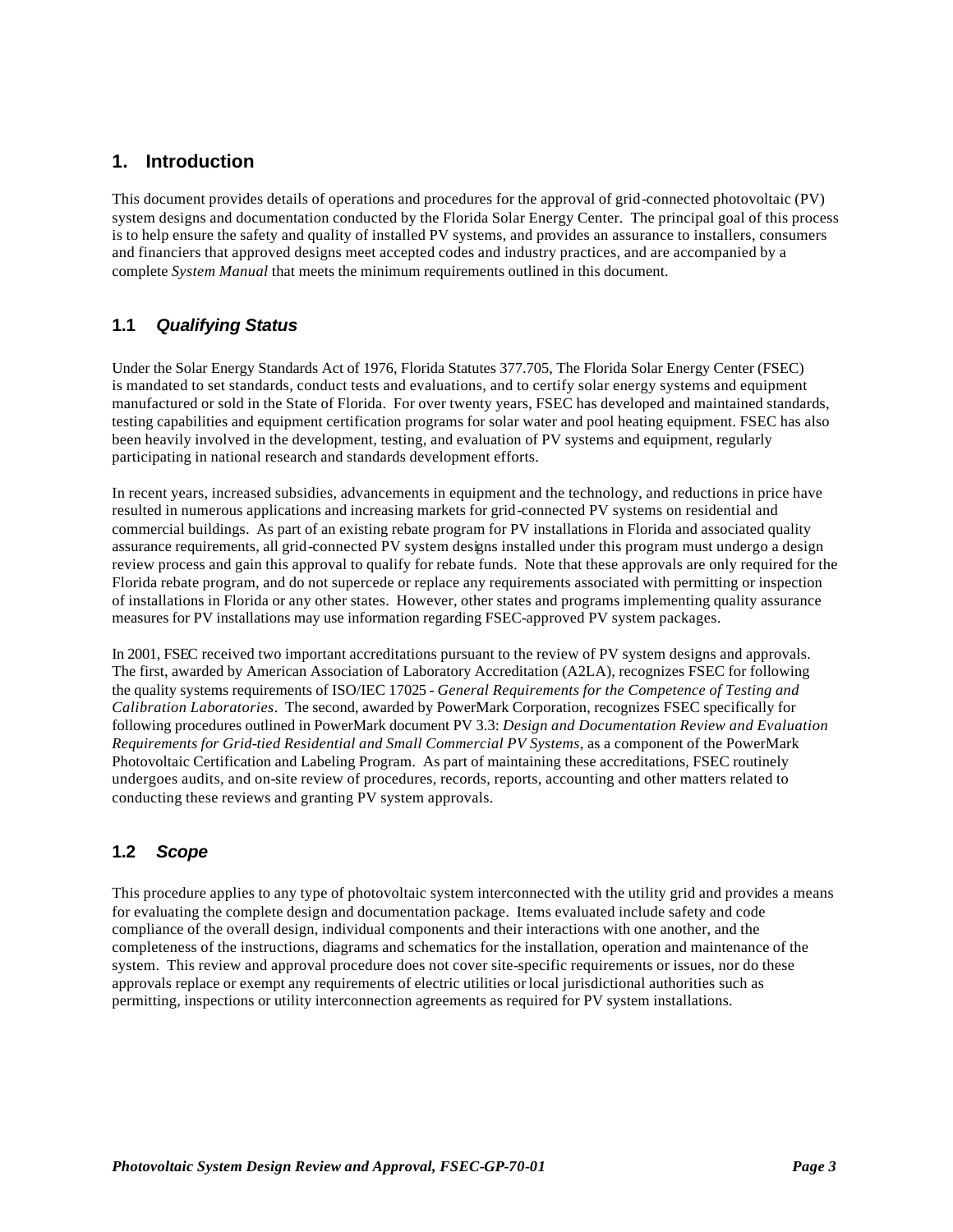# **2. System Classifications**

Two types of grid-connected photovoltaic systems are considered in the *Grid-Connected Photovoltaic System Design Review and Approval* process. These include 1) Grid-Connected PV Systems without Battery Storage, and 2) Grid-Connected PV Systems with Battery Storage. For the purposes of this document and the scope of the design review and approval process, the following is the intended definition of a grid-connected photovoltaic system:

*"An electrical power generating system that uses a photovoltaic (PV) array as the primary source of electricity generation, and is intended to operate synchronously and in parallel with the electric utility network. Such systems may also include battery storage, other generating sources, and may operate on site loads independent of the utility network during outages."*

# **2.1** *Grid-Connected PV Systems without Battery Storage*

*Grid-connected* or *utility-interactive* PV systems are designed to operate in parallel with and interconnected to the electric utility grid. The primary component in grid-connected PV systems is the *inverter,* or *powerconditioning unit* (PCU). The PCU converts the DC power produced by the PV array into AC power consistent with the voltage and power quality requirements of the utility grid, and automatically stops supplying power to the grid when the utility grid is not energized. A bi-directional interface is made between the PV system AC output circuits and the electric utility network, typically at the on-site distribution panel or service entrance. This allows the AC power produced



by the PV system to either supply on-site electrical loads, or to back feed the grid when the PV system output is greater than the on-site load demand. At night and during other periods when the electrical loads are greater than the PV system output, the balance of power required by the loads is received from the electric utility. When the utility grid is down, these systems automatically shut down and disconnect from the grid. This safety feature is required in all grid-connected PV systems, and ensures that the PV system will not continue to operate and feed back onto the utility grid when the grid is down for service or repair.

#### **2.2** *Grid-Connected PV Systems with Battery Storage*

This type of system is extremely popular for homeowners and small businesses where backup power is required for critical loads such as refrigeration, water pumps, lighting and other necessities. Under normal circumstances, the system operates in a grid-connected mode, supplementing the on-site loads or sending excess power back onto the grid while keeping the battery fully charged. In the event the grid becomes de-energized, control circuitry in the inverter opens the connection with the utility through a *bus transfer mechanism*, and operates the inverter from the battery to supply power to the dedicated critical load circuits only. In this



configuration, critical loads are typically supplied from a dedicated load sub panel.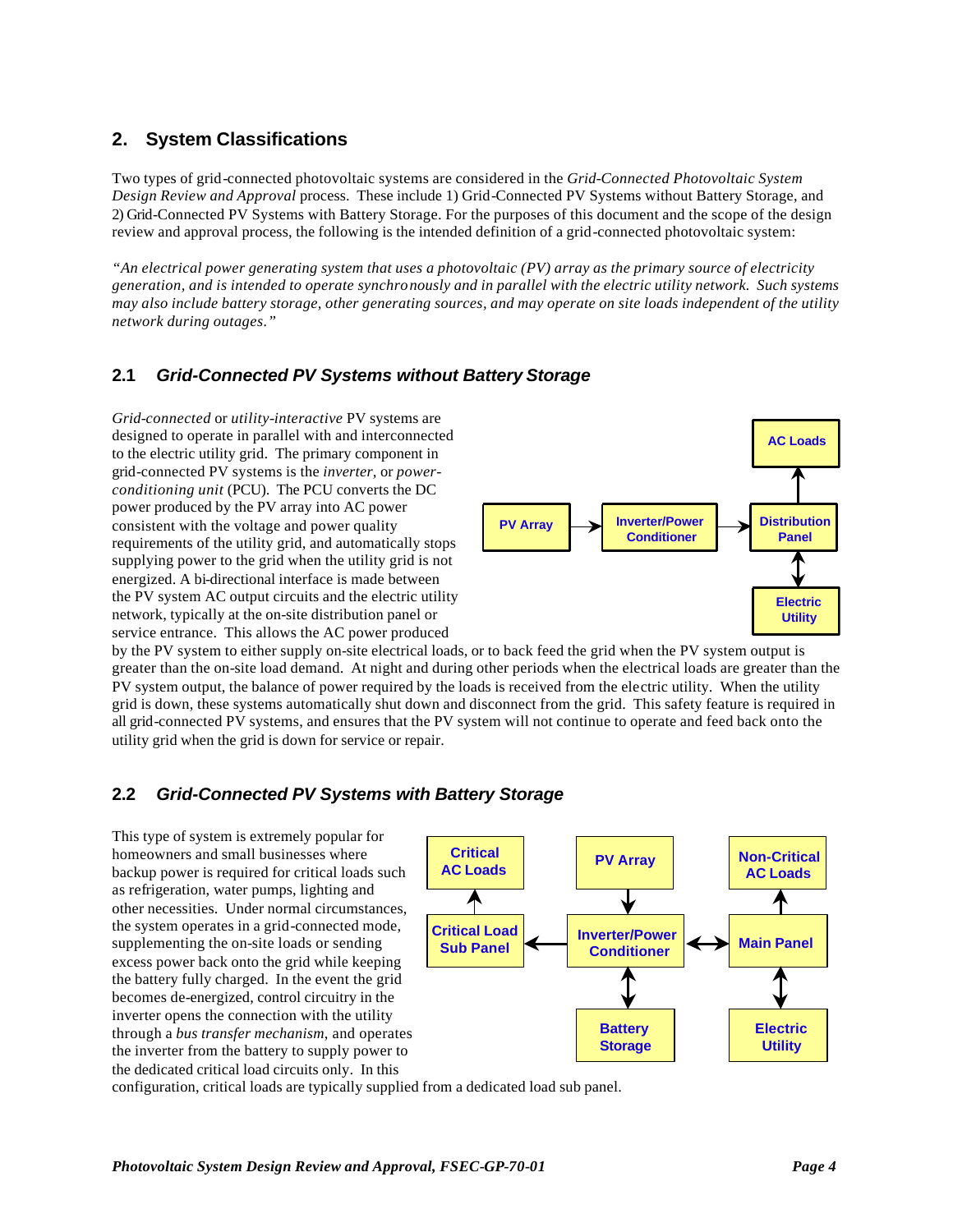# **3. Criteria for System Approval**

Criteria for system approvals are based on applicable codes and standards, and consistency with industry accepted design practices. Evidence to support these criteria must be contained in the supplier's *System Manual*. General criteria include:

- ß Conformance of the overall electrical design and specified installation methods with all relevant sections of the 2002 National Electrical Code.
- ß Evidence of applicable product listings for major components from Underwriters Laboratory (UL) or other recognized laboratory. PV modules must meet current versions of *UL Std. 1703 for Flat Plate Photovoltaic Modules and Panels*, and inverters and charge controllers must meet *UL Std. 1741 for Inverters, Converters and Controllers for use in Independent Power Systems*.
- ß Evidence of PV module qualification tests consistent with the standards:
	- **EEE 1262 Recommended Practice for Qualification of Photovoltaic (PV) Modules, or**
	- **EC 61215 Crystalline Silicon Terrestrial Photovoltaic (PV) Modules Design Qualification and Type** Approval.
- ß Ratings for PV module performance conducted by FSEC or other independent recognized laboratory.
- ß Conformance of overall system design and installation requirements with
	- ß IEEE Std. 929 Recommended Practice for Utility Interface of Photovoltaic (PV) Systems and
	- **EEE Std. 1374 Guide for Terrestrial Photovoltaic Power System Safety.**
- Where battery storage is used, conformance with (as applicable)
	- ß IEEE Std. 937-2000: Recommended Practice for Installation and Maintenance of Lead-Acid Batteries for Photovoltaic (PV) Systems
	- **EEE 1145 IEEE Recommended Practice for the Installation and Maintenance of Nickel-Cadmium** Batteries for Photovoltaic (PV) Systems
- ß Evidence of independent test results or certification from a licensed engineer certifying that the array mounting system design is capable of adequately supporting the modules within specified deflection limits under loading conditions of at least 55 lbs/ft.
- ß Warranty information for complete system and individual components.

#### **4. Application for Design Review**

Any system integrator, supplier or installation contractor may initiate the design review process by completing an application form and submitting all required documentation and materials to FSEC for review. A single application may be used for multiple size systems of a basic type or model, as long as each system model is indicated on the application, and these designs are adequately documented in the *System Manual*.

Any manufacturer, system integrator or organization requesting design review and approval should use the *Photovoltaic System Design Review and Approval: Application Form and Checklist* as a guide for submitting the required *System Manual.* The application form and checklist for submitting designs for review are include in the Appendix, and are also available from FSEC's web site at: http://www.fsec.ucf.edu/pvt/

The organization or individual submitting the design for approval will be responsible for meeting all criteria on the checklist by providing the necessary documentation, drawings, schematics, parts lists, manuals, and warranty documentation. The initial system design review process will typically be completed within six weeks of formal submission to FSEC. Items that are incomplete or inaccurate required will be identified for the applicant, and the designs will be appropriately amended by the applicant prior to approval.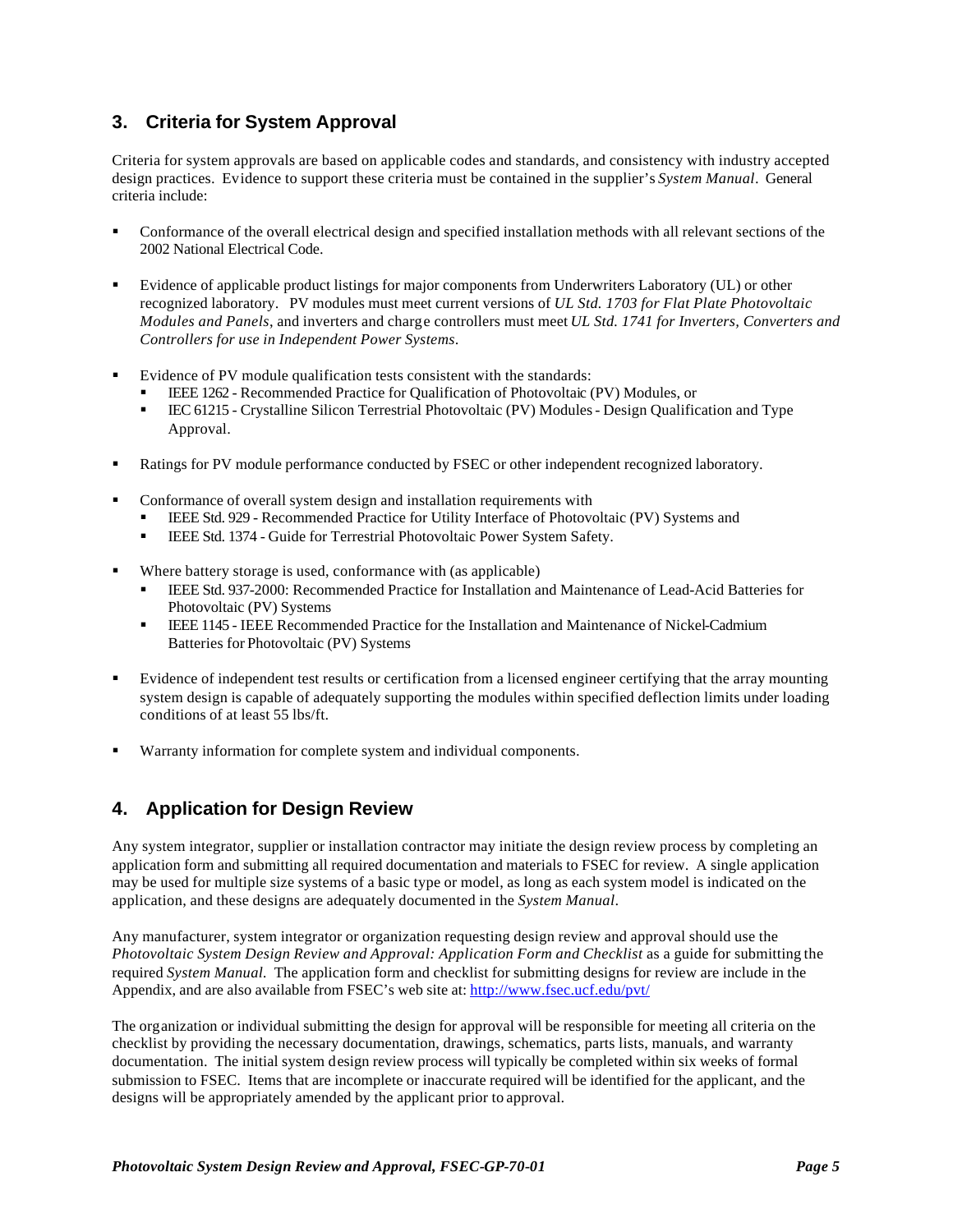# **5. Evaluation Process**

System manuals, electrical and mechanical drawings, component manuals and other documentation submitted for review will be evaluated according to the requirements of this document. When the review is completed, FSEC will provide the supplier with a report on the evaluation, and note any deficiencies required for approval. After all deficiencies have been resolved, approval will be granted and the supplier will be awarded a *System Approval Certificate.*

#### **5.1** *System Documentation Review*

A complete system documentation package is a fundamental requirement for system approvals. At a minimum, this documentation must include system specifications, parts lists, electrical schematics, mechanical drawings, and instructions for the installation, operation and maintenance of the system. The supplied documentation is reviewed to verify that the following items are included:

- ß System description and specifications
- ß Parts and source lists for equipment supplied and not supplied with package
- ß Electrical diagrams and schematics
- ß Mechanical drawings and panel/array installation detail
- ß System installation and checkout procedures
- ß System operation, maintenance and troubleshooting instructions
- ß Owners manuals for individual major components
- Warranty information on components and complete system

#### **5.2** *Electrical Design Evaluation*

Safe and code-compliant electrical designs are a principal concern of these approvals, and must be consistent with the requirements of the 2002 National Electrical Code. At a minimum, supplier's electrical drawings must include the types, sizes, ratings and locations of all conductors, overcurrent and disconnect devices, terminations and connectors, conduit and junction boxes, and grounding systems. Complete electrical schematics are required for these items. Design documentation, installation instructions and electrical schematics are reviewed to verify that they specify and diagram:

- Types, sizes and locations of all system conductors
- ß Types, ratings and locations for all required system disconnect and overcurrent devices
- ß Ratings and locations for blocking and bypass diodes, as applicable
- ß Requirements for equipment and system grounding and surge suppression
- ß Methods and equipment required to interface the PV system output with the electric utility grid
- ß Types, ratings and locations for all conduit and junction boxes
- ß DC voltage drop limitations and conductors required for given length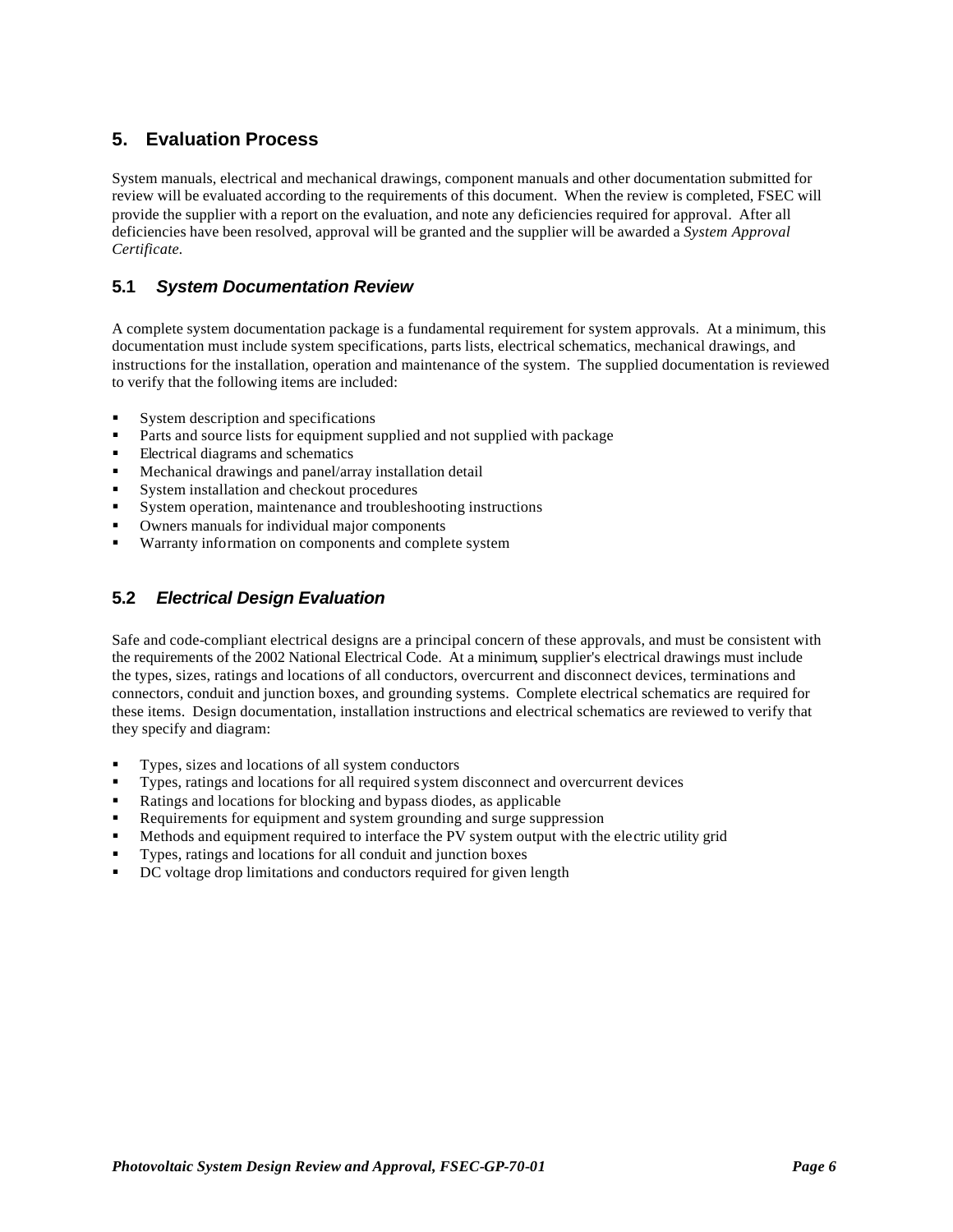#### **5.3** *Mechanical Design Evaluation*

Methods for the safe, secure and durable attachment of PV arrays to rooftops or other support is an essential part of the complete design package. At a minimum, supplier's documentation and drawings must include details for assembling module/panels, layouts for the entire array, making structural connections to rooftops, and weather sealing roof penetrations. Independent laboratory test results or certification from a licensed engineer must be provided for mechanical loads on PV arrays and mounting systems. Note that additional structural certifications from a licensed engineer may be required in many jurisdictions for permitting actual installations. The documentation and drawings are reviewed to verify that the following items are included:

- ß Procedures and materials required for assembling modules and panels
- ß Procedures and materials for making structural attachments to rooftops
- ß Procedures for locating and orienting arrays on rooftop
- ß Methods and materials for weather sealing roof penetrations
- ß Safety considerations for installing PV array on rooftops
- ß Independent test results or certification for mechanical loads on PV array and support structures

#### **5.4** *PV Modules and Arrays*

An important part of the system design reviews is ensuring that quality PV modules are used. Basic requirements include applicable qualification tests and product listings, and manufacturers' specifications. Independent performance tests (conducted by FSEC or other accredited lab) are also required for system approvals. Documentation submitted for review is evaluated to verify that:

- ß PV modules comply with IEEE Standard 1262 or IEC Std 61215 qualification test standard
- ß PV modules comply with UL Standard 1703 product listing
- ß Methods and materials for assembling and wiring modules, panels and arrays are described and diagrammed
- ß STC ratings for PV modules, panels and entire array are specified
- ß Locations for bypass diodes are specified
- ß Procedures for handling and installing modules and arrays are provided
- ß Module manufacturers documentation is included

#### **5.5** *Power Conditioning Equipment*

Inverters, chargers, controllers and other power processing hardware are critical components in these approvals, and this equipment must meet industry standards for grid-connected PV systems. Acceptable voltage set points, and other system programming or control set points must also be consistent for the type of batteries used, as applicable. The system documentation and equipment specifications are reviewed for:

- ß Compliance with current standards UL 1741 and IEEE 929
- ß Specification and appropriateness of inverter/controller operating windows for PV array under highest and lowest temperature extremes
- ß Specification and appropriateness of control or programmable set points for charge control with given battery
- ß Inclusion of owner's, operator's and user's manuals for all major power processing components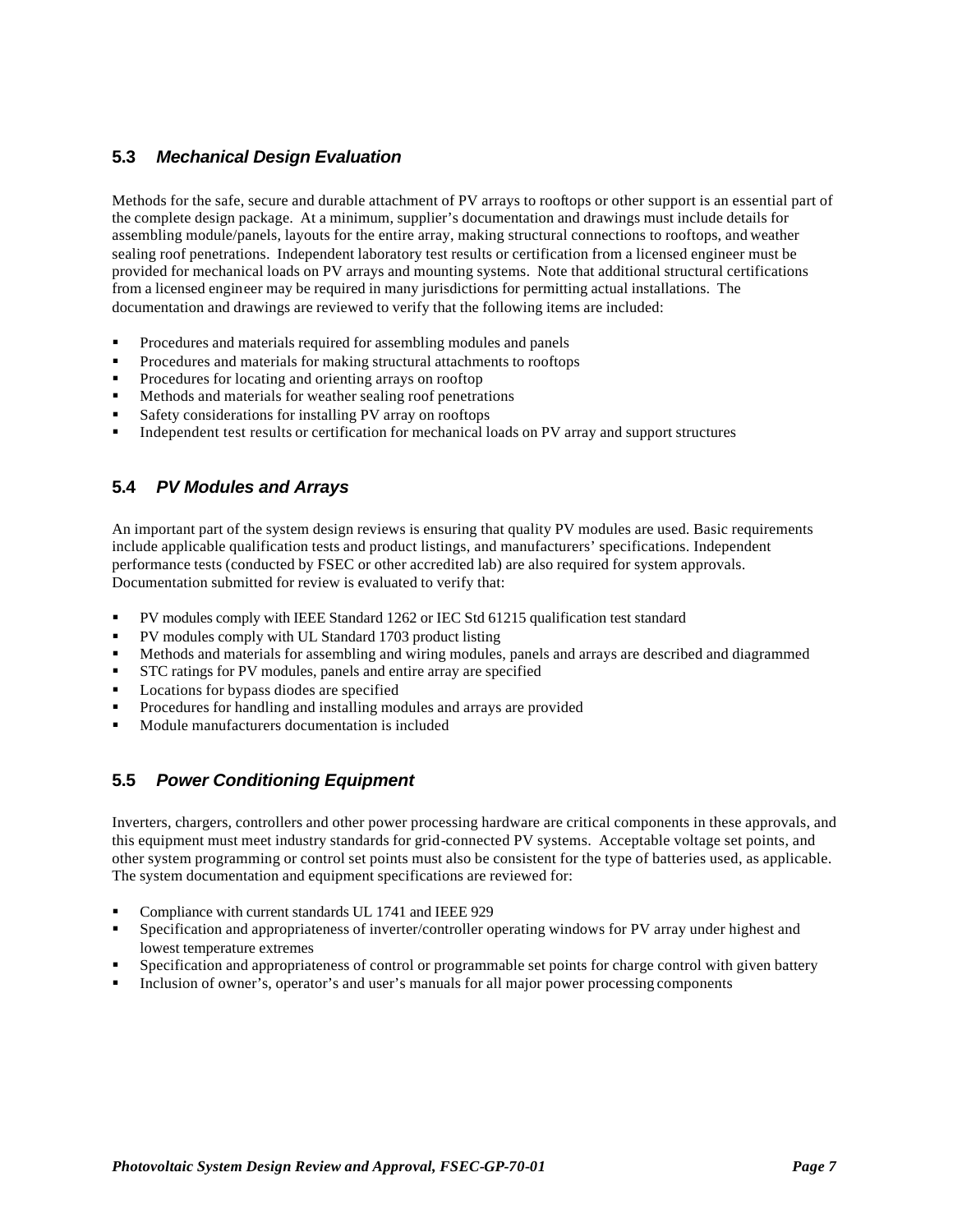#### **5.6** *Design Review and Approval Process*

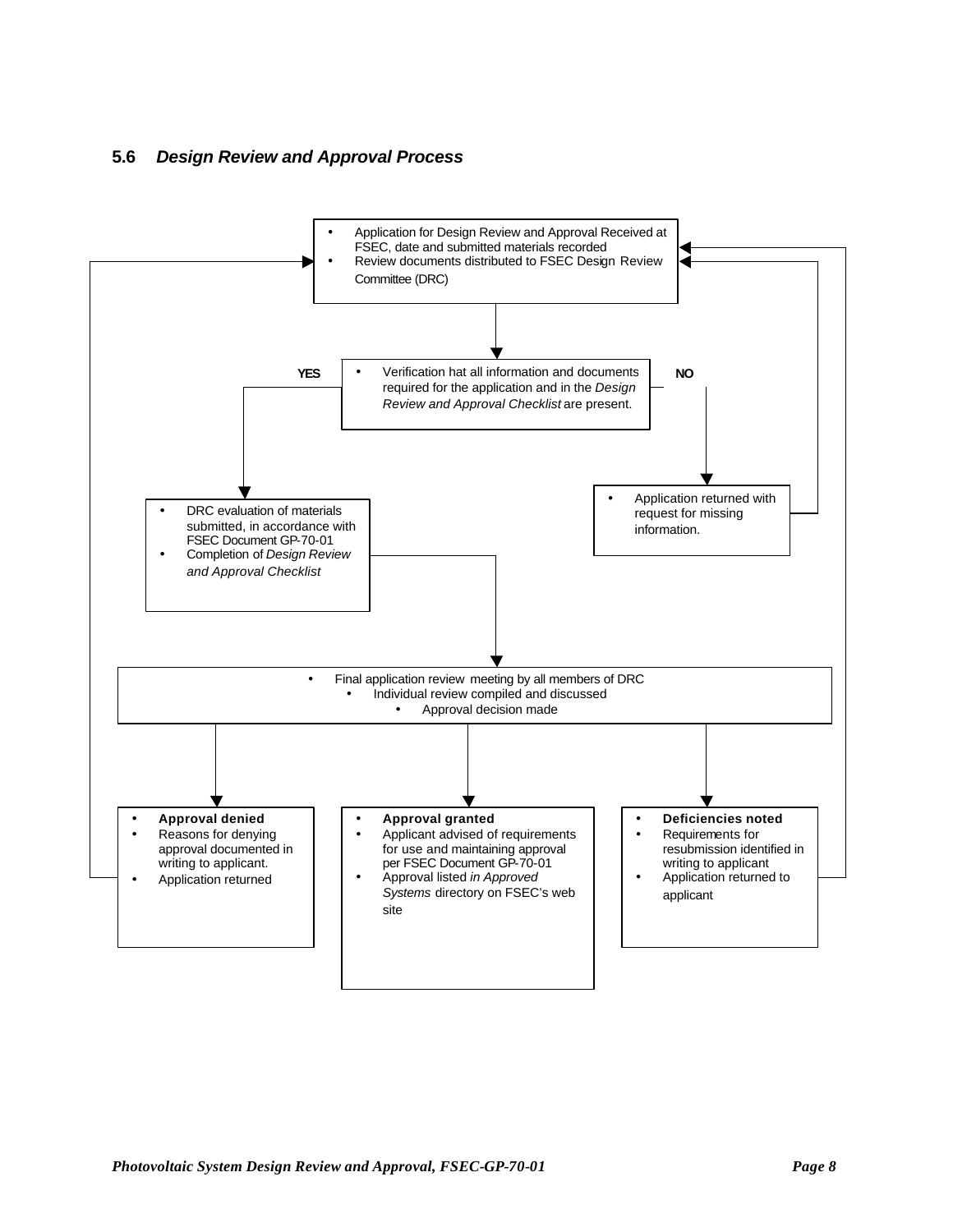#### **6. Administration**

#### **6.1** *Personnel*

A Design Review Committee (DRC) consisting of designated FSEC staff members evaluates all submittals. DRC members are all experts in the field and have cumulative experience of over fifty years in the design, operation and evaluation of grid-connected PV systems. The DRC consists of the following five FSEC staff members and alternate:

Brian Farhi (Chair) Gerard Ventre, Ph.D., P.E. Gobind Atmaram, Ph.D. James Dunlop, P.E. Kevin Lynn William Wilson (Alternate)

All DRC members and alternate are committed to objectivity, impartiality and fairness in the reviews, in the overall quality of the process, and in maintaining requirements of FSEC's accreditation governing these reviews and approvals.

#### **6.2** *Record Keeping*

Documentation and archives for all correspondence are kept electronically and in hardcopy in the file room in the FSEC PVDG Division.

#### **6.3** *Fees*

At present, there are no fees charged for the *PV System Design Review and Approval* process. This system approval program is currently conducted on a voluntary participation basis. However, at a later date PV system design review and certification may be required for all PV systems manufactured or sold in the State of Florida. .

#### **6.4** *Use of System Approval*

Upon request, the system manufacturer, supplier or installation contractor may furnish a copy of the complete *System Manual* and the *System Approval Certificate* to system owners, code enforcement officials, electric utilities or others involved in purchasing, installing, inspecting, operating or maintaining the system. In all cases, the complete, approved *System Manual* must be used to qualify as an approved system, and must accompany use of the *System Approval Certificate*. An assembly of similar components, without approved documentation, does not constitute an approved system. An example of a System Approval Certificate is contained in the Appendix.

Note that these approvals do not replace or exempt any requirements of electric utilities or local jurisdictional authorities in matters such as permitting, inspections or utility interconnection agreements as required for PV system installations. When referring to FSEC approvals in any documentation produced by the supplier, including technical or marketing information, there shall be the following statement:

*"The photovoltaic system design described in this manual, when properly installed and maintained, meets the minimum recommended practices established by the Florida Solar Energy Center. This "approval" does not imply endorsement or warranty of this product by the Florida Solar Energy Center or the State of Florida."*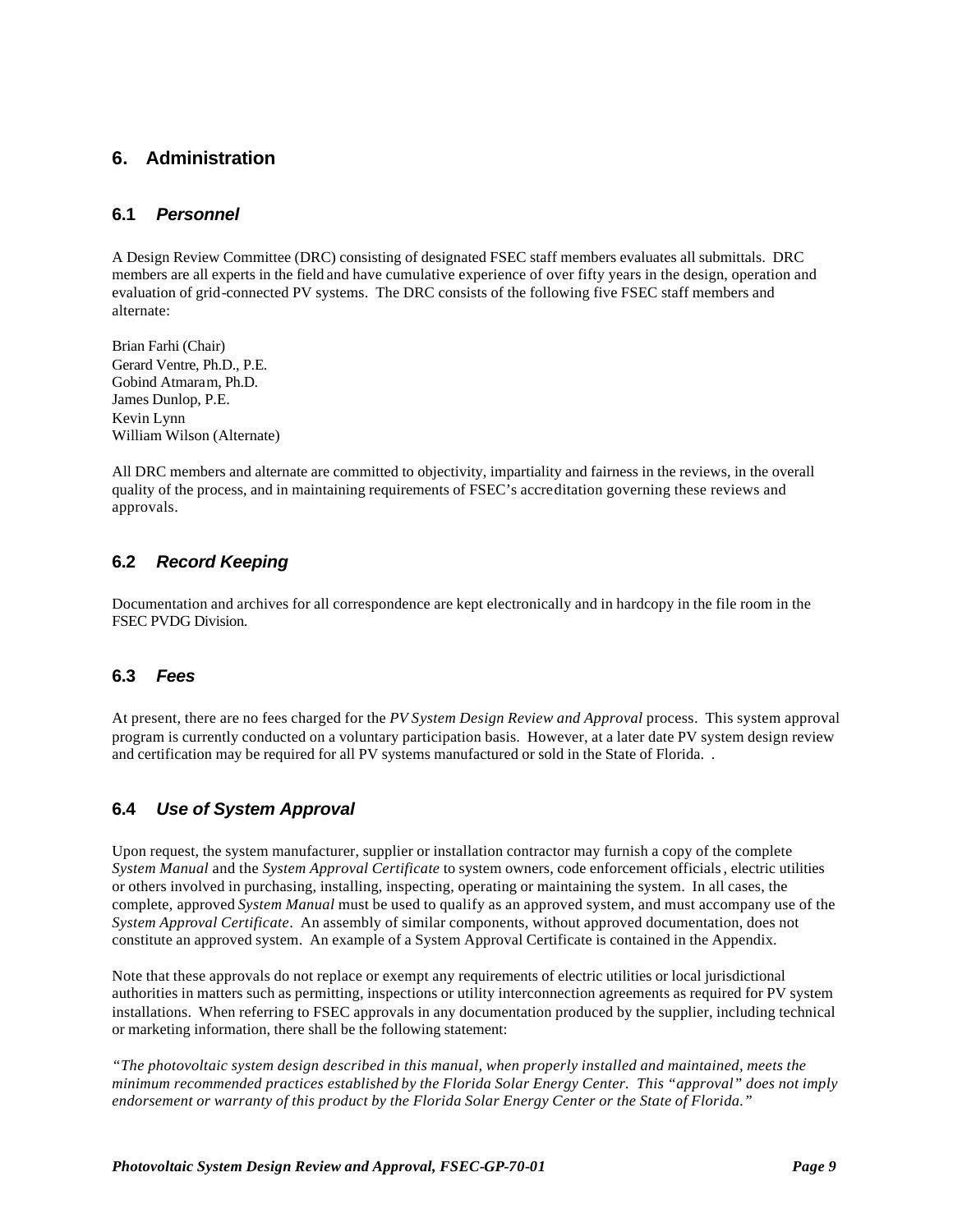#### **6.5** *Maintaining System Approvals*

A database of approved grid-connected PV systems will be maintained by FSEC and produced on the Internet for public access. To verify the approval status of a PV system design package, an official or other interested party may contact FSEC or access the information via the Internet at http://www.fsec.ucf.edu/pvt/.

FSEC will contact manufacturers and suppliers on an annual basis to determine if each *System Manual* and the system and components are still accurate and up to date, and if any changes or updates are required. Changes in an approved system that require the approval of FSEC include:

- ß Changes in the type, model or manufacturer of the photovoltaic modules/arrays, battery bank, inverter or other primary system components
- ß A change in the system diagram (configuration) or electrical schematic; that is, a change in the arrangement of components in the system, or a change in the ratings of specific components
- ß Any significant change in the *System Manual*, drawings, electrical components or array mounting hardware or design

#### **6.5.1 Denial of Approval**

If FSEC determines that the applicant does not satisfy all the criteria as outlined in this document, FSEC shall give the applicant a written report detailing all reasons for denying approval using the Design Review Checklist and Reporting Form contained in the Appendix. An applicant aggrieved by the FSEC decision may file a written request for review with FSEC. The FSEC Director shall appoint a Laboratory Complaint Review Board, which will reconsider the information on file. The FSEC Photovoltaic Projects Office shall, based on the Review Board's findings, affirm, modify or reverse the initial decision and shall so inform the applicant of the review board's recommendations.

#### **6.5.2 Revocation of Approval**

#### 6.5.2.1 Supplier-initiated

The party who has been issued an approval for a photovoltaic system may voluntarily terminate the approval by giving written notice to FSEC. The note shall state the effective termination date and the reasons for termination.

#### 6.5.2.2 FSEC-initiated

FSEC may revoke or suspend an approval for a grid-connected PV system package in the event of:

- ß Deliberate misrepresentation of documentation submitted in the application for design review and approval
- ß Claiming that one PV system approval applies to another system which has not been approved
- ß Failure to comply with a condition of approval or product labeling
- ß Failure to correct a discrepancy that is detected by FSEC after initial FSEC approval. Supplier will be given 30 days in which to make corrections.

The procedure for revoking certification shall conform to the process for denial of certification specified above.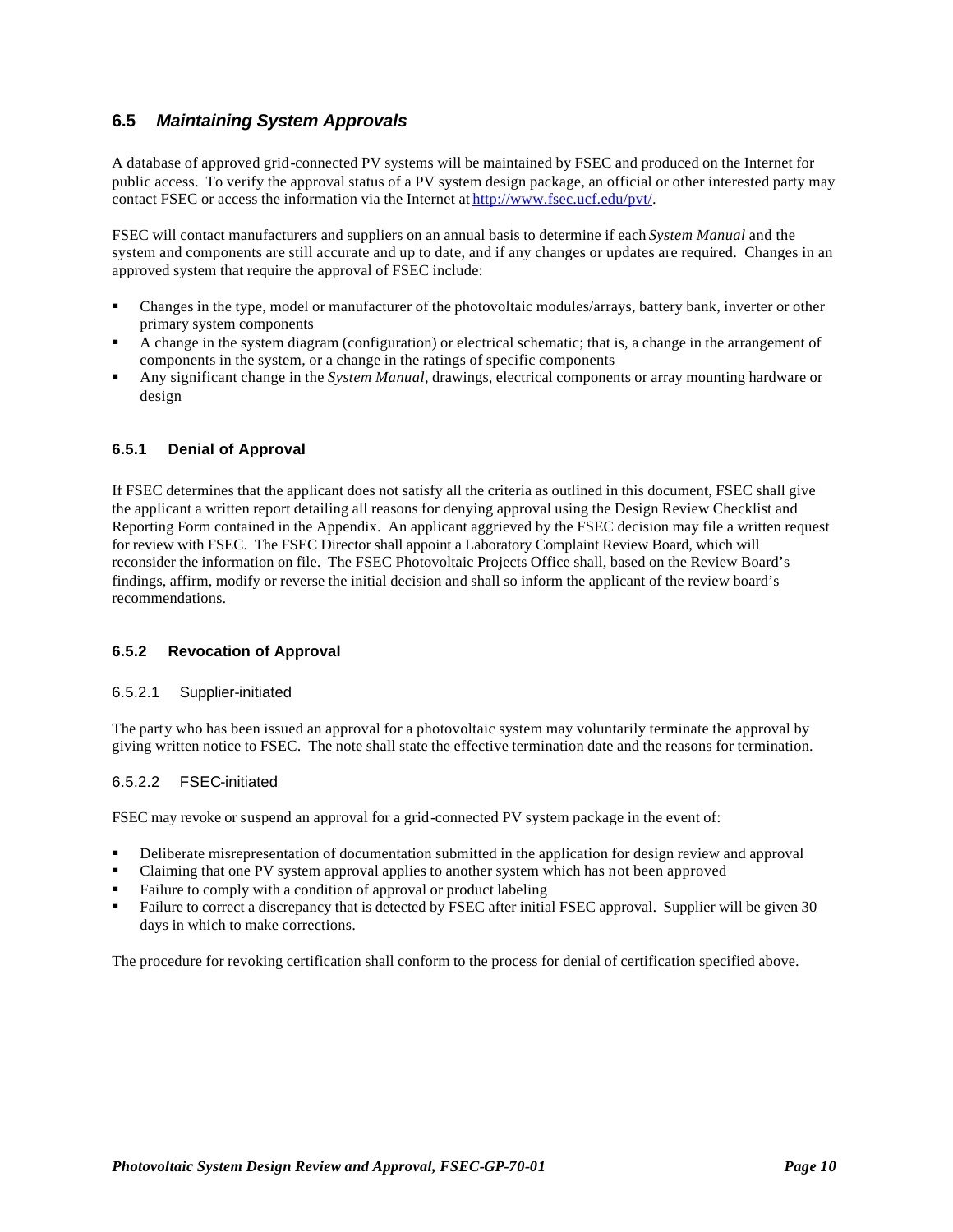# **7. Glossary**

The terms defined below have the given meaning in this document and the procedures described herein.

*Alternating Current (AC):* Waveform characteristic of electrical power produced from rotating machinery, typical for utility generation, transmission and distribution.

*Allowable DOD:* The maximum percentage of full-rated capacity that can be operationally withdrawn from a battery, dictated by the cut off voltage and discharge rate.

*Ampere-Hour (Ah):* Common measure of a battery's electrical storage capacity. An ampere-hour is equal to the transfer of one amp over one hour. A battery that discharges 5 amps for 20 hours delivers 100 ampere-hours.

*Array:* A group of panels (modules) that comprises the complete PV generating unit.

*Average Daily DOD:* The percentage of the full-rated capacity that is withdrawn from a battery with the average daily load profile.

*Autonomy:* A term used to describe the period the electrical load can operate with the given battery storage capacity in a PV system. Determined by the load current and the battery capacity from full state of charge to the load disconnect point, with no input from the PV array.

*Balance of System (BOS) Components:* A term used to describe components other than the major PV system components, including but not limited to: conductors and terminations; disconnects and overcurrent protection devices; grounding and surge protection equipment; support structures and enclosures; auxiliary systems; and instrumentation and monitoring equipment.

*Batteries and Battery Bank:* An electrochemical energy storage and delivery system, used in PV systems to store the energy produced by the PV array, and to provide back-up power to on-site loads or to feed the utility grid.

*Battery Capacity:* A measure of a battery's ability to store and deliver electrical energy. Commonly expressed in units of ampere-hours (Ah) at a specified temperature, discharge rate and cut-off voltage. Design features that affect battery capacity include quantity of active material; number, design and physical dimensions of the plates; and electrolyte specific gravity. Operational factors that affect battery capacity include discharge rate; depth of discharge; cut off voltage; temperature; battery age and cycle history.

*Blocking Diode:* Placed in series with a module or "string" of modules to prevent reverse current flow and protect PV modules. Conducts current during normal operation. Can be used to prevent discharge of batteries at night in stand-alone systems.

*Bypass Diode:* Also called "shunt" diodes, used to pass current around, rather than through a group of cells or modules. Permit the power produced by other parts of the array to pass around groups of cells or modules that develop an open-circuit or high resistance condition.

*Charge Controller Algorithm:* Defines the way the charge controller regulates the array charging of the battery. Common types include series, shunt, on-off (interrupting), constant-voltage and pulse-width-modulated (PWM).

*Cut Off Voltage:* The lowest voltage that a battery is allowed to reach in operation, defining the battery capacity at a specific discharge rate.

*Cycle:* Refers to a discharge to a given depth of discharge followed by a complete recharge. A 100 percent depth of discharge cycle provides a measure of the total battery capacity.

*Depth of Discharge (DOD):* The percentage of capacity that has been withdrawn from a battery compared to the total fully charged capacity.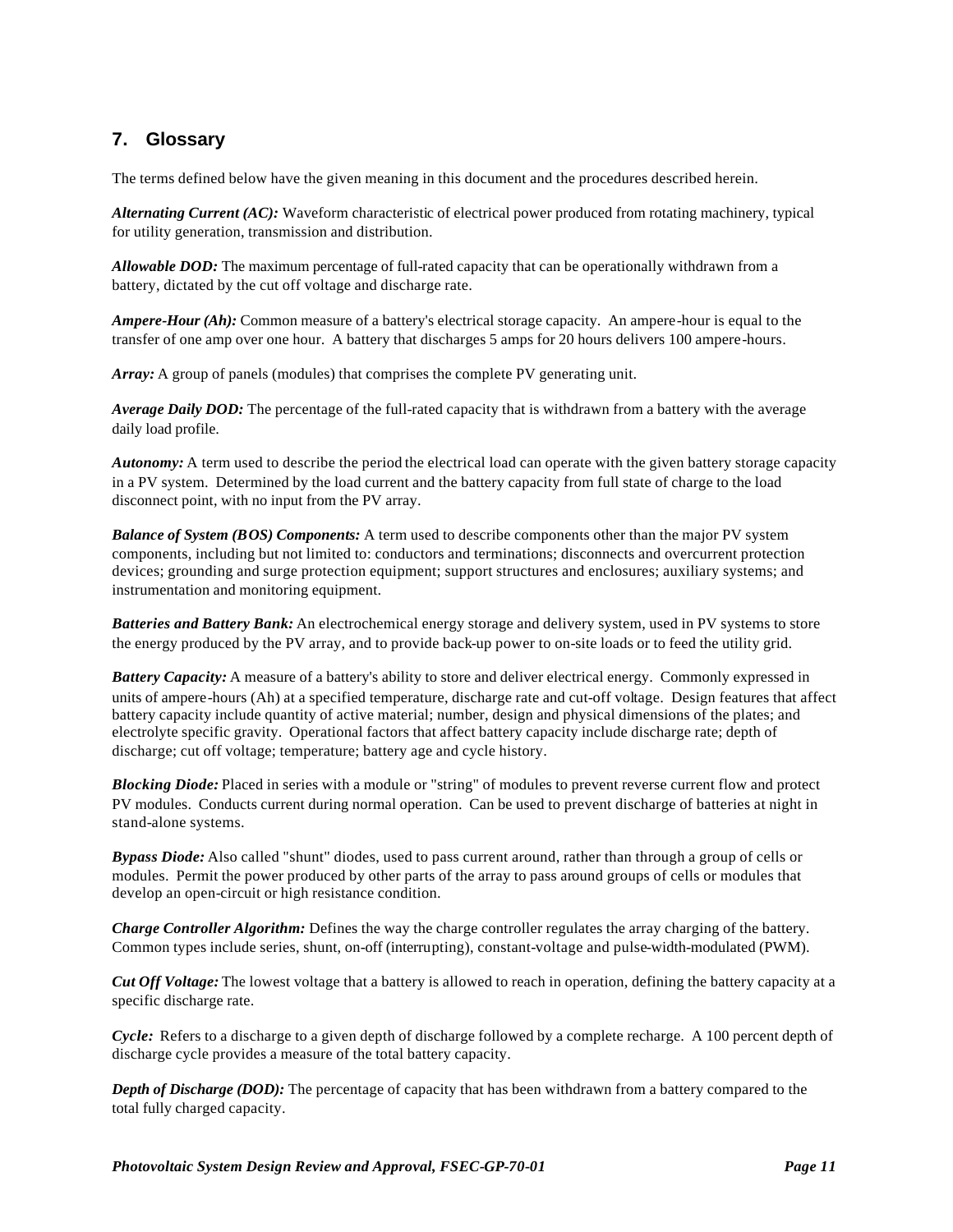*Direct Current (DC):* A unidirectional current or signal in an electrical circuit, usually represented with a positive and negative (ground) polarity. Photovoltaic cells and batteries are direct current (DC) devices.

*Efficiency (%):* The ratio of the output and input power of an energy conversion system. Photovoltaic module and array efficiency is defined as the maximum power output of the module/array divided by the irradiance and array surface area.

*FSEC:* The Florida Solar Energy Center, 1679 Clearlake Road, Cocoa, Florida 32922-5703.

*I-V Curve:* Represents the current-voltage (I-V) performance of a photovoltaic cell, module or array at a given operating temperature and solar irradiance.

*Innovative Equipment:* Photovoltaic systems and/or equipment which, due to its design, can not be evaluated adequately and fairly by methods described in this document.

**Insolation:** The energy flux from the sun received on a unit surface area, usually expressed in units of kWh/m<sup>2</sup>-day for the average daily or monthly conditions at a given location. For a given location, the amount of insolation received defines the maximum energy production of a photovoltaic array.

*Inverter:* A power conversion device that transforms DC power into AC power at specified voltage and frequency. Can operate directly from either PV arrays or batteries, and produce AC power to operate loads independently, or operate interconnected to and in parallel with the utility grid.

*Interconnection:* The technical and administrative process by which PV systems and other distributed generators are connected to and operated in parallel with the electric utility network.

*Irradiance*: The instantaneous solar power or rate of solar flux received on a unit surface area, generally expressed in units of watts per square meter ( $W/m<sup>2</sup>$ ). A typical peak value for irradiance at noon on a clear day, on a surface normal to the sun's rays is  $1000 \text{ W/m}^2$ .

*Junction Box:* An enclosed terminal block on the back of PV modules or in other parts of a system, which allows the modules/array and other subsystems to be connected electrically in the system. With few exceptions, all connections between conductors in PV system must be made in junction boxes.

*Low Voltage Disconnect (LVD):* The battery voltage at which a controller disconnects the load, defining the maximum DOD.

*Low Voltage Disconnect Hysteresis (LVDH):* The voltage between the LVD and the voltage at which the load is reconnected.

*Major System Components:* Includes the photovoltaic (PV) modules and array, batteries, system controller and inverter, as applicable.

*Maximum Power (Pmp):* The maximum power output of a photovoltaic cell, module or array when operated at its highest efficiency point, corresponding with the maximum power current and voltage (Imp and Vmp).

*Maximum Power Current (Imp):* The current output of a photovoltaic cell, module or array when operated at its maximum power point, corresponding with the maximum power voltage (Vmp).

*Maximum Power Voltage (Vmp)*: The voltage output of a photovoltaic cell, module or array when operated at its maximum power point, corresponding with the maximum power current (Imp).

*Maximum System Voltage:* The maximum rated voltage for a PV system, based on the rated open-circuit voltage of the array, and adjusted for the lowest ambient temperature at the installation site. Used to determine acceptable ratings for electrical devices used in the system.

*Model:* A photovoltaic system or component that is distinguished by a specified size, set of materials, configuration and performance. A change in any of these basic characteristics constitutes a new model.

*Photovoltaic System Design Review and Approval, FSEC-GP-70-01 Page 12*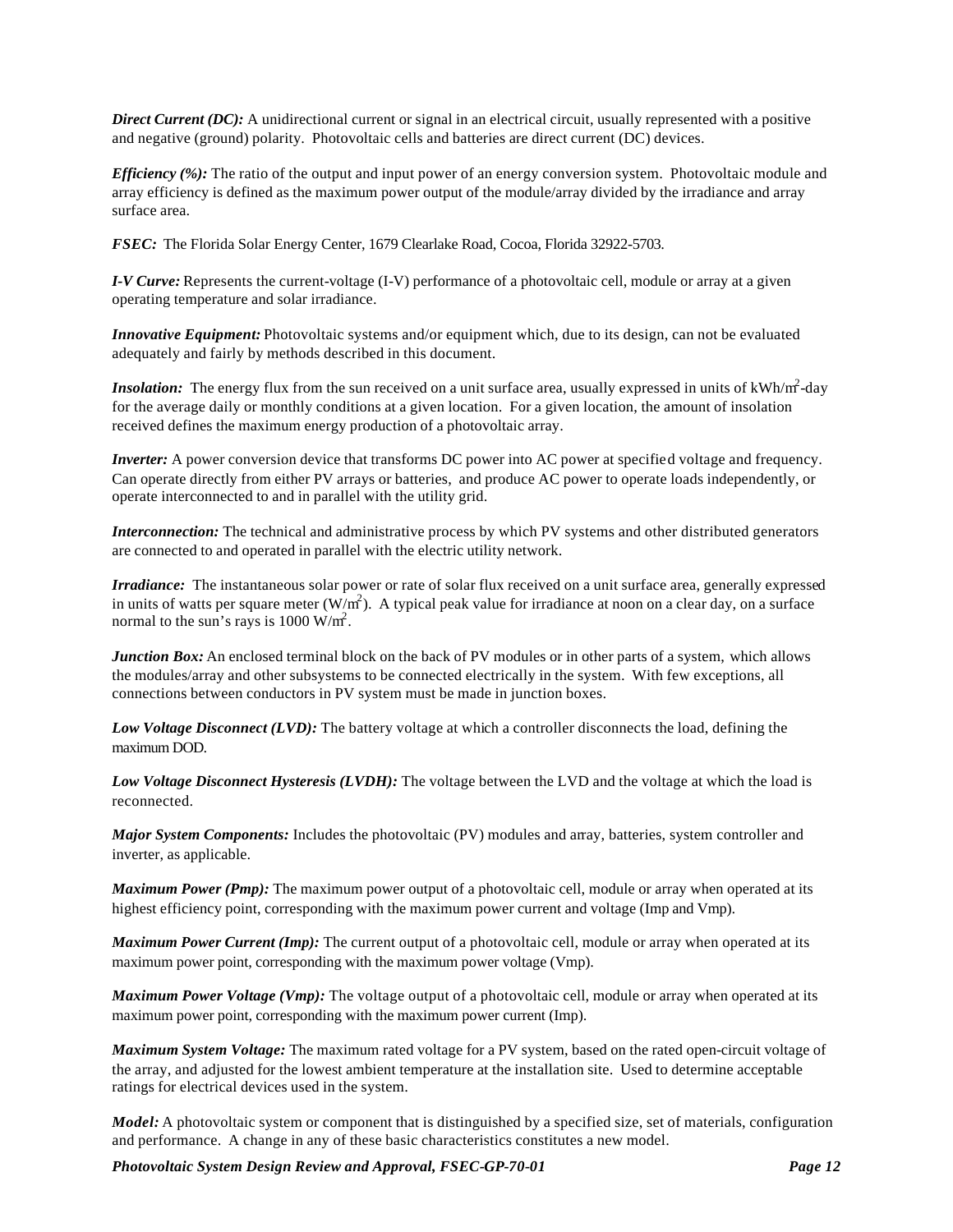*Module:* A group of PV cells connected in series and/or parallel and encapsulated in a laminate. The basic building block for PV arrays.

*Nominal Operating Cell Temperature (NOCT):* A reference temperature of a photovoltaic module or array, operating at an irradiance level of 800 W/m<sup>2</sup>, an ambient temperature of 20 $^{\circ}$  C, a wind speed of 1.0 m/s, and with the module or array in open-circuit condition.

*Open-Circuit Voltage (Voc):* The maximum voltage output of a photovoltaic cell, module or array; measured in an open-circuit condition.

**Panel:** A group of modules that is the basic building block for installing PV arrays.

*Peak Sun Hours:* See *Insolation*

*Rate of Charge/Discharge:* The current flow into or out of a battery. Expressed as a ratio of the nominal battery capacity to the charge or discharge time period in hours.

*Regulation Voltage (VR):* The maximum voltage the controller allows the battery to reach before the array is disconnected.

*Regulation Voltage Hysteresis (VRH):* The voltage span between the VR and the voltage at which the array is reconnected to the battery.

*Short-Circuit Current (Isc)*: The maximum current output of a photovoltaic cell, module or array; measured in a short-circuit condition, and directly proportional to the solar irradiance.

*Standard Operating Conditions (SOC):* A secondary reference condition for the performance ratings of photovoltaic modules and arrays. Based on a solar irradiance of 1,000 W/m<sup>2</sup>, nominal operating cell temperature (NOCT), air mass 1.5 and under the ASTM standard spectrum. SOC represents a more typical temperature condition for PV modules and arrays operating in the field.

*Standard Test Conditions (STC):* The industry accepted primary reference condition for the performance ratings of photovoltaic cells, modules and arrays. Based on a solar irradiance of 1,000 W/m<sup>2</sup>, a PV cell temperature of 25<sup>°</sup>C, air mass 1.5 and under the ASTM standard spectrum. Seldom do PV devices operate at STC, rather actual measurements are translated to these conditions for the purposes of ratings and comparison between different modules and arrays.

*Standard:* A document that specifies the performance, test procedures, durability or safety requirements for a system or component.

*State of Charge (SOC):* The amount of energy in a battery, expressed as a percentage of the energy stored in a fully charged battery.

*System Approval:* The process outlined in this standards document that provides a method for evaluating the suitability of PV system design packages*.*

*System Controller:* The device or combination of devices in a PV system that regulates the state of charge of the battery subsystem and may also provide load control functions.

*System Manual:* The complete documentation package accompanying an approved PV system design. Must be submitted for design review, and include at a minimum, electrical and mechanical drawings, parts/source lists, manuals for major components (modules, inverters, etc.), and instructions for installation, operation and maintenance of the system.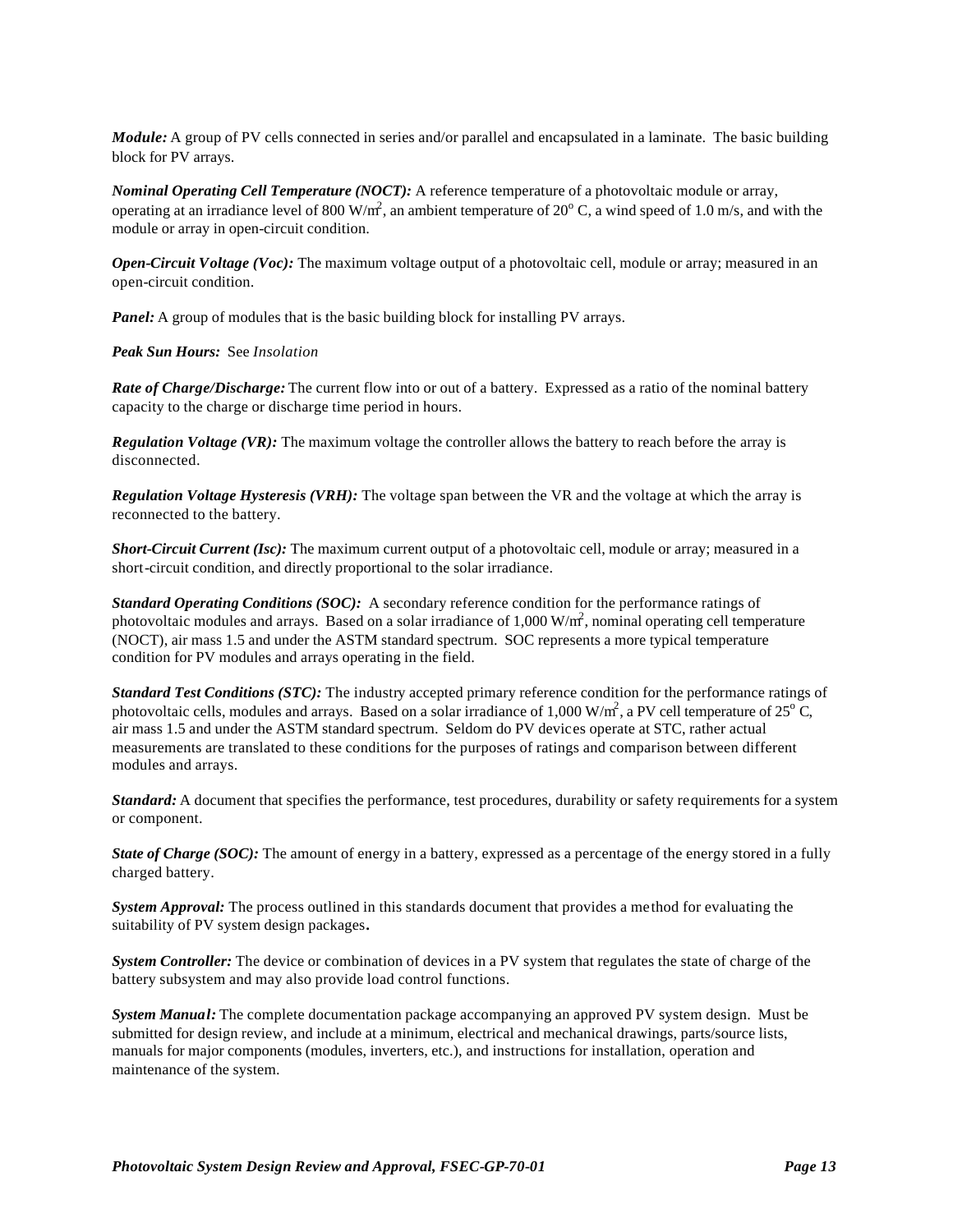#### **8. Reference Documents**

**1.** National Electrical Code, 2002 Edition, NFPA 70, National Fire Protection Association, Batterymarch Park, Quincy, MA 02269

**2.** IEEE Standards Coordinating Committee 21, IEEE Recommended Practice for Qualification of Photovoltaic (PV) Modules, IEEE Std. 1262-2000.

**3.** IEEE Standards Coordinating Committee 21, IEEE Recommended Practice for Utility Interface of Photovoltaic (PV) Systems, IEEE Std. 929-2000.

**4.** IEEE Standards Coordinating Committee 21, IEEE Guide for Terrestrial Photovoltaic (PV) Power System Safety, IEEE Std.1374-1998.

**5.** IEEE Standards Coordinating Committee 21, IEEE Recommended Practice for Installation and Maintenance of Lead-Acid Batteries for Photovoltaic (PV) Systems, IEEE Std. 937.

**6.** Underwriters Laboratories, Standard for Safety: Flat-Plate Photovoltaic Modules and Panels, Standard UL 1703

**7.** Underwriters Laboratories, Standard for Static Inverters and Charge Controllers for Use in Photovoltaic Power Systems, Standard UL 1741

**8.** Wiles, J.W., Photovoltaic Power Systems and the National Electric Code: Suggested Practices, Southwest Technology Development Institute

**9.** PowerMark Photovoltaic Certification and Labeling Program, Document PV3.3 - Design and Documentation Review and Evaluation Requirements for Grid-tied Residential and Small Commercial PV Systems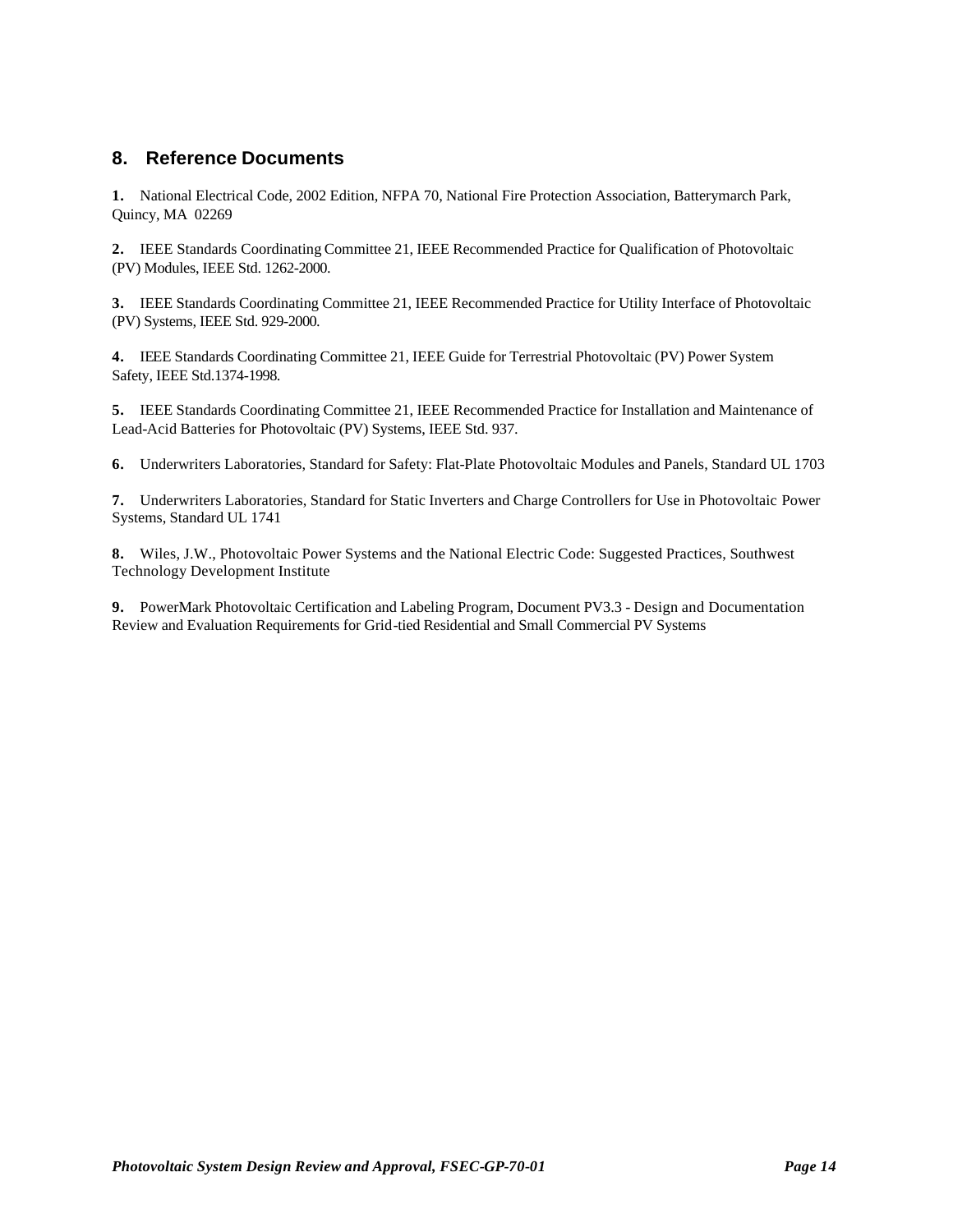# **9. Appendix**

#### **9.1** *Design Review Application Form*

# **Photovoltaic System Design Review and Approval**

| <b>Florida Solar Energy Center</b><br><b>Application for PV System Design Review</b> |                                                        |                                         | 1679 Clearlake Road<br>Cocoa, FL 32922-5703<br>Ph: (321) 638-1471 | <b>Submit applications and documentation to:</b><br><b>Florida Solar Energy Center</b><br>Attn: PV Design Review Committee Chair<br>designreview@fsec.ucf.edu |  |
|--------------------------------------------------------------------------------------|--------------------------------------------------------|-----------------------------------------|-------------------------------------------------------------------|---------------------------------------------------------------------------------------------------------------------------------------------------------------|--|
| Case No. FSPV-                                                                       |                                                        |                                         |                                                                   |                                                                                                                                                               |  |
| <b>Application Date:</b>                                                             |                                                        | <b>Most Recently</b><br><b>Updated:</b> |                                                                   |                                                                                                                                                               |  |
| <b>Initial Review Completed</b><br>/ Forwarded to<br>Applicant:                      |                                                        | <b>Final Approval:</b>                  |                                                                   |                                                                                                                                                               |  |
| <b>Supplier Designation</b><br>(Manufacturer/Model):                                 |                                                        |                                         |                                                                   |                                                                                                                                                               |  |
| <b>System Description:</b>                                                           |                                                        |                                         |                                                                   |                                                                                                                                                               |  |
| <b>System</b><br>Supplier:                                                           | Name:<br>Address:<br>Phone No:<br>E-mail:<br>Web Site: |                                         |                                                                   |                                                                                                                                                               |  |
| <b>Technical</b><br><b>Contact:</b>                                                  | Name:<br>Address:<br>Phone No:<br>E-mail:<br>Web Site: | <b>Marketing</b><br><b>Contact:</b>     | Name:<br>Address:<br>Phone No:<br>E-mail:<br>Web Site:            |                                                                                                                                                               |  |
| <b>System</b><br>Components &                                                        | <b>Photovoltaic Modules</b>                            |                                         |                                                                   | Array DC Rating @<br>STC(W)                                                                                                                                   |  |
| <b>Ratings</b>                                                                       | Inverter(s)                                            |                                         |                                                                   | <b>Inverter AC Power</b><br>Rating (W)                                                                                                                        |  |
|                                                                                      | <b>Battery Storage</b><br>(If Applicable)              |                                         |                                                                   | <b>Approx. Storage</b><br>Capacity (kWh,<br>$C/Rate, V_{min}$                                                                                                 |  |

*Photovoltaic System Design Review and Approval, FSEC-GP-70-01 Page 15*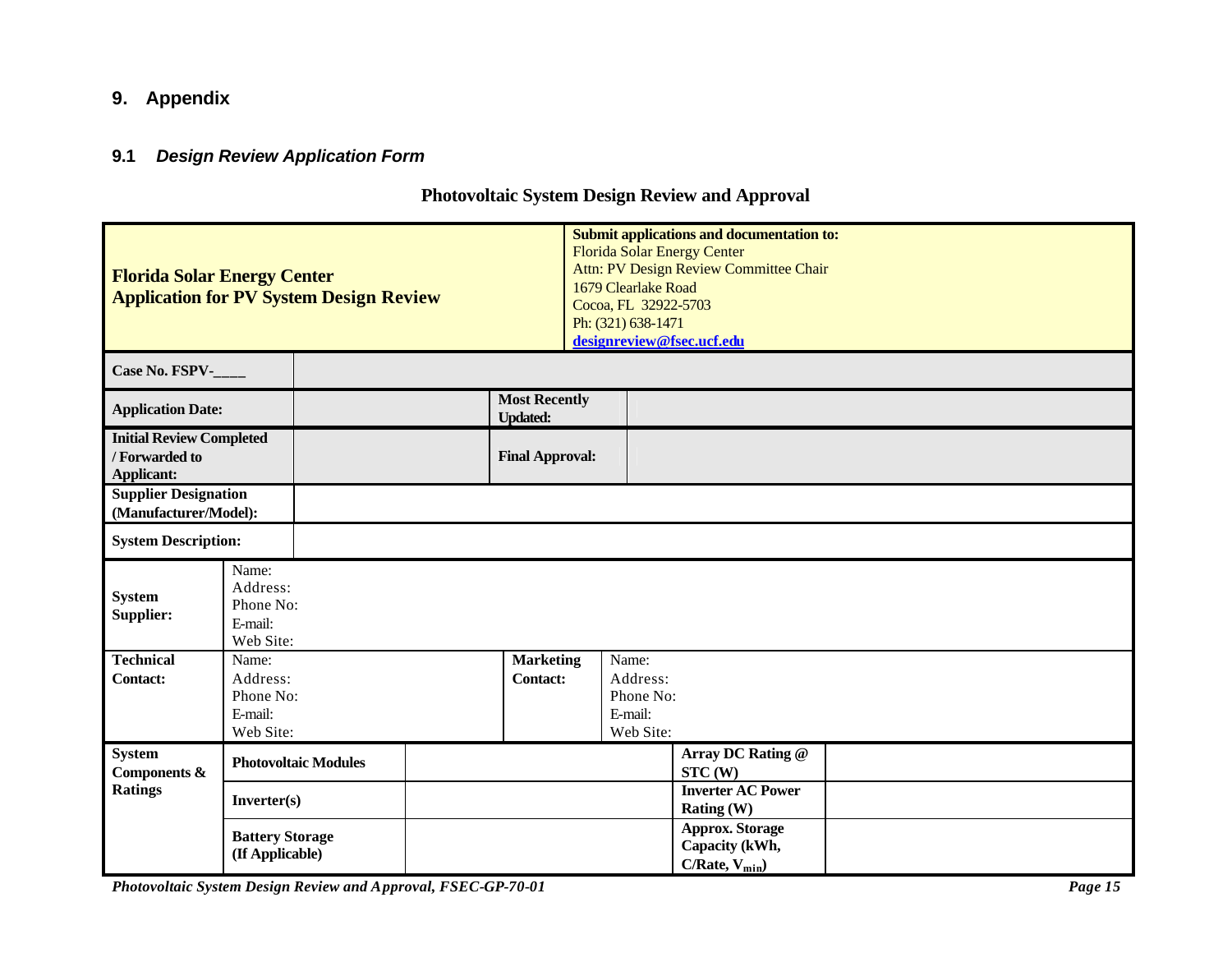#### **9.2** *Design Review Checklist and Reporting Form*

#### **SYSTEM DOCUMENTATION**

A complete system documentation package is a fundamental requirement for system approvals. At a minimum, this documentation must include system specifications, parts lists, electrical schematics, mechanical drawings, and instructions for installation, operation and maintenance of the system(s). This information should be delivered to the end-user upon completion of installation.

| TATUS            | <b>CRITERION</b>                                                                                                                     | <b>COMPLIANCE/COMMENTS</b> | <b>LOCATION OF</b> |
|------------------|--------------------------------------------------------------------------------------------------------------------------------------|----------------------------|--------------------|
| $\checkmark$ /X  |                                                                                                                                      |                            | <b>MATERIALS</b>   |
| $\boldsymbol{X}$ | Includes system description and specifications                                                                                       |                            |                    |
| $\boldsymbol{X}$ | Includes electrical diagrams and schematics with all items in section on<br>Electrical Design below                                  |                            |                    |
| $\boldsymbol{X}$ | Includes mechanical drawings with all items in section on Mechanical<br>Design below                                                 |                            |                    |
| $\boldsymbol{X}$ | Includes all items in section on Component Information below                                                                         |                            |                    |
| $\boldsymbol{X}$ | Includes information about siting                                                                                                    |                            |                    |
| $\boldsymbol{X}$ | Includes parts lists (both supplied with package and those to be purchased<br>separately), lists of manuals, and other documentation |                            |                    |
| $\overline{X}$   | Includes safety instructions and hazard warnings for installation, operation<br>and maintenance of system                            |                            |                    |
| $\boldsymbol{X}$ | Includes system installation procedures                                                                                              |                            |                    |
| $\boldsymbol{X}$ | Includes system start-up and acceptance (initial performance) test<br>procedures                                                     |                            |                    |
| $\boldsymbol{X}$ | Includes operation procedures                                                                                                        |                            |                    |
| $\boldsymbol{X}$ | Includes maximum and minimum ambient temperature of system site<br>(necessary for electrical calculations)                           |                            |                    |
| $\boldsymbol{X}$ | Includes warranty                                                                                                                    |                            |                    |
| $\boldsymbol{X}$ | Includes owner's manual (with maintenance and troubleshooting<br>instructions)                                                       |                            |                    |
| $\boldsymbol{X}$ | Includes signed copy of FSEC signature page                                                                                          |                            |                    |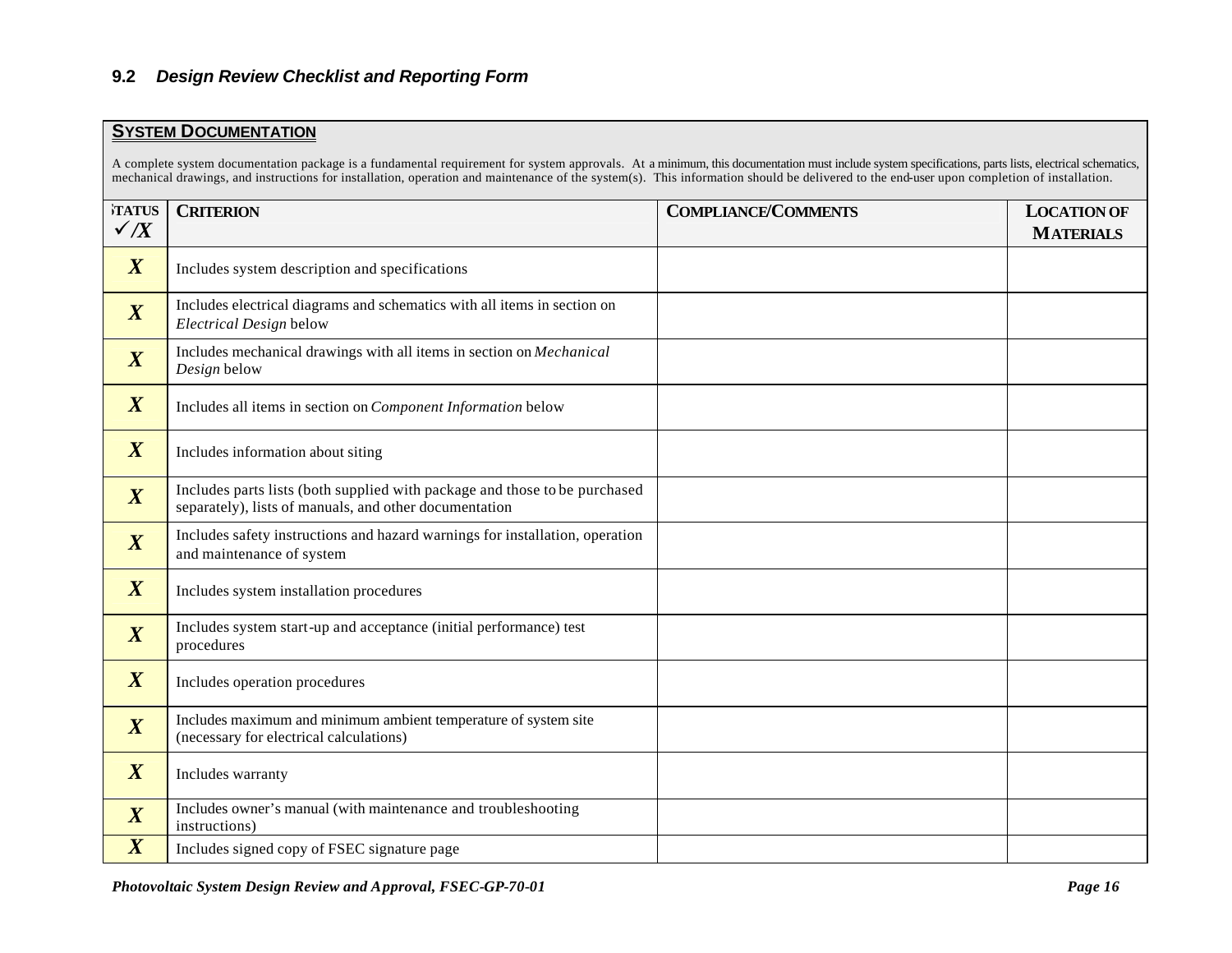#### **ELECTRICAL DESIGN**

Safe and code-compliant electrical designs are a principal concern of these approvals, and must be consistent with the requirements of the 2002 National Electrical Code. At a minimum, supplier's electrical drawings must include the types, sizes, ratings and locations of all conductors and wiring, overcurrent and disconnect devices, terminations and connectors, junction boxes, conduit, wire ways, and grounding systems. Complete electrical schematics are required for these items.

|                | <b>TATUS   CRITERION</b> | <b>COMPLIANCE/COMMENTS</b> | <b>LOCATION OF</b> |
|----------------|--------------------------|----------------------------|--------------------|
| $\overline{X}$ |                          |                            | <b>MATERIALS</b>   |

#### *General Documentation*

| Describes methods and materials required for wiring system                                                                                           |  |
|------------------------------------------------------------------------------------------------------------------------------------------------------|--|
| Provides schematics and drawings, and details the methods and equipment<br>required to interface the PV system output with the electric utility grid |  |

#### *DC Conductors & Conduit*

#### **A. Wire Type:** *Specifies appropriate types, sizes and ratings and locations for all system conductors and wiring*

| TZ.<br>$\Lambda$ | Wire Type: Outdoor-exposed versus in conduit; Temperature rating                                   |  |
|------------------|----------------------------------------------------------------------------------------------------|--|
| $\Lambda$        | Wire Gauge: Minimum/Maximum allowable, and under what<br>circumstances; Based on B, E, and F below |  |
|                  | Substitutes: Allowed by designer? Allowed by code?                                                 |  |

#### **B. Ampacity Calculations (current rating) Including De-rating Values for Temperature & Multiple Conductors**

|  | $-$<br>$\overline{\phantom{a}}$ | T T T<br>Gauge∙ ∵<br>$M$ ina<br>multiplie:<br>Based on calculations.<br>temperature de-<br><b>VVILC</b><br>. u<br>acceptable<br>rating<br>!], 18 \$1Z1Ng<br>$\mathbf{C}$<br>້ |  |  |
|--|---------------------------------|-------------------------------------------------------------------------------------------------------------------------------------------------------------------------------|--|--|
|--|---------------------------------|-------------------------------------------------------------------------------------------------------------------------------------------------------------------------------|--|--|

#### **C. Conduit Fill**

| TZ.<br>$\Lambda$ | <b>Conduit Fill:</b> Require code-compliant fill percentage and diameter and/or<br>equivalents (exact type/size need not be specified) |  |
|------------------|----------------------------------------------------------------------------------------------------------------------------------------|--|
|                  | D. Conduit Type & Coupling/Connectors                                                                                                  |  |

|  | <b>Conduit Type:</b> Require code-compliant types and diameter and/or<br>quivalents (exact type/size need not be specified) |  |  |
|--|-----------------------------------------------------------------------------------------------------------------------------|--|--|
|--|-----------------------------------------------------------------------------------------------------------------------------|--|--|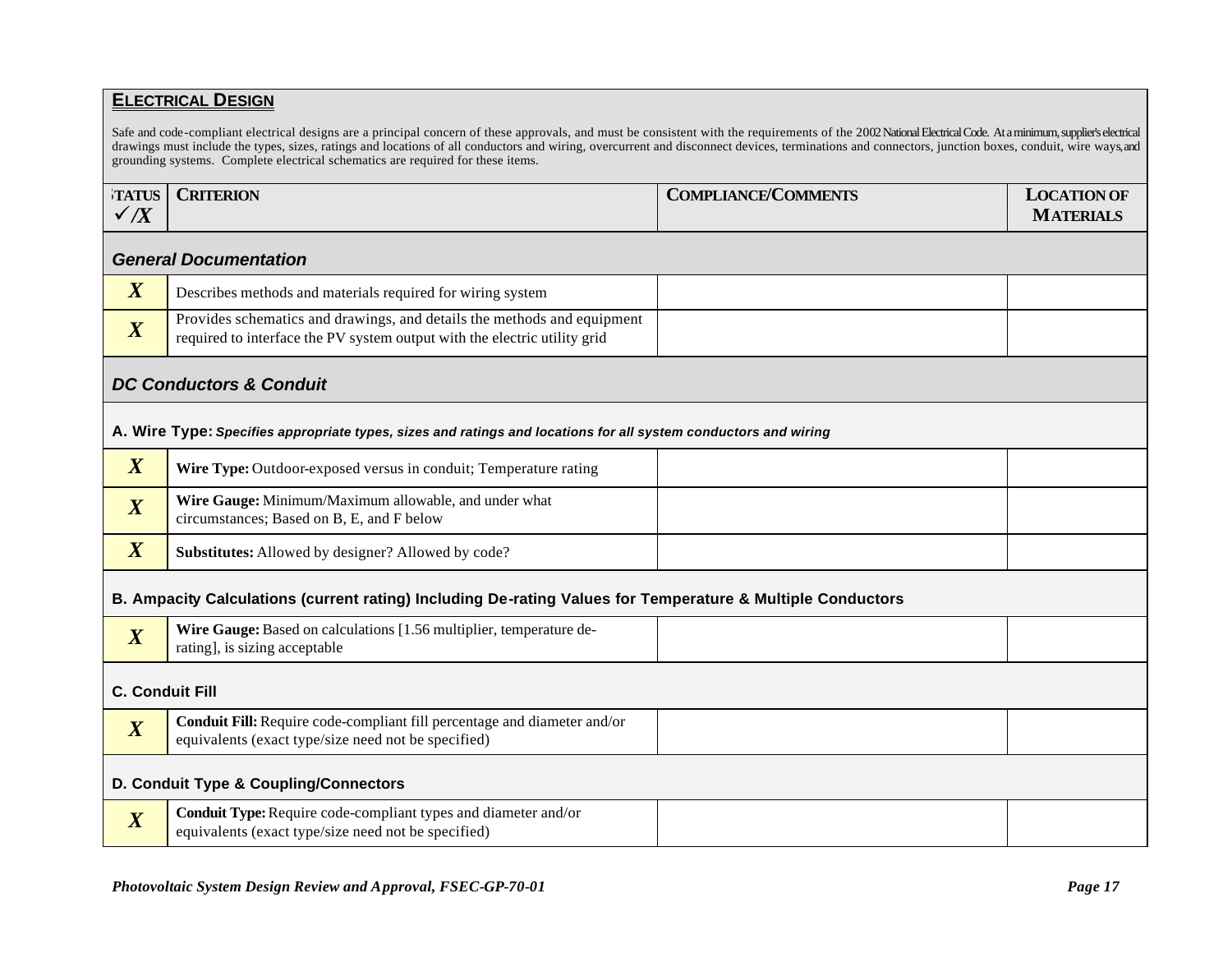| $\boldsymbol{X}$ | Conduit Fittings/Strain-Reliefs: Require code-compliant types and sizes<br>and/or equivalents (exact type/size need not be specified) |  |  |  |
|------------------|---------------------------------------------------------------------------------------------------------------------------------------|--|--|--|
|                  | E. Voltage Calculations (voltage rating)                                                                                              |  |  |  |
| $\boldsymbol{X}$ | Maximum Voltage: Conductors rated for maximum allowable voltage                                                                       |  |  |  |
|                  | F. Voltage Drop                                                                                                                       |  |  |  |
| $\boldsymbol{X}$ | Maximum Voltage Drop < 3%: Given maximum wire length and wire<br>gauge, conductors should allow less than 3% voltage drop             |  |  |  |
|                  | <b>AC Conductors &amp; Conduit</b>                                                                                                    |  |  |  |
| A. Wire Type     |                                                                                                                                       |  |  |  |
| $\boldsymbol{X}$ | Wire Type: Outdoor-exposed versus in conduit; Temperature rating                                                                      |  |  |  |
| $\boldsymbol{X}$ | Wire Gauge: Minimum/Maximum allowable, and under what<br>circumstances; Based on B, E, and F below                                    |  |  |  |
| $\boldsymbol{X}$ | Substitutes: Allowed by designer? Allowed by code?                                                                                    |  |  |  |
|                  | B. Ampacity Calculations (current sizing) Including De-rating Values for Temperature & Multiple Conductors                            |  |  |  |
| $\boldsymbol{X}$ | Wire Gauge: Based on calculations [1.56 multiplier, temperature de-<br>rating], is sizing acceptable                                  |  |  |  |
|                  | <b>C. Conduit Fill</b>                                                                                                                |  |  |  |
| $\boldsymbol{X}$ | Conduit Fill: Require code-compliant fill percentage and diameter and/or<br>equivalents (exact type/size need not be specified)       |  |  |  |
|                  | D. Conduit Type & Coupling/Connectors                                                                                                 |  |  |  |
| $\boldsymbol{X}$ | Conduit Type: Require code-compliant types and diameter and/or<br>equivalents (exact type/size need not be specified)                 |  |  |  |
| $\boldsymbol{X}$ | Conduit Fittings/Strain-Reliefs: Require code-compliant types and sizes<br>and/or equivalents (exact type/size need not be specified) |  |  |  |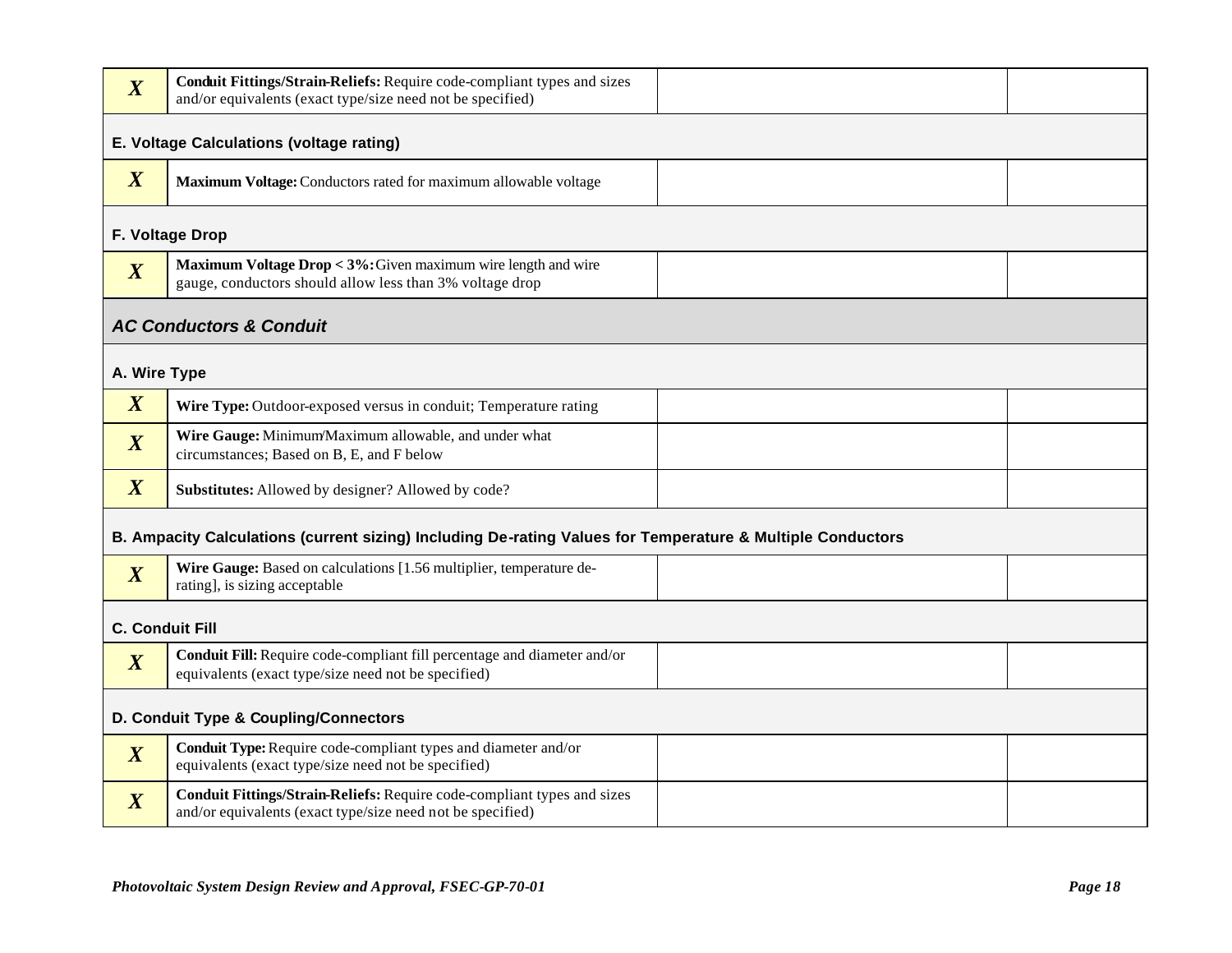| E. Voltage Calculations (voltage sizing) |                                                                                                                                                                                                                                                                                |  |  |
|------------------------------------------|--------------------------------------------------------------------------------------------------------------------------------------------------------------------------------------------------------------------------------------------------------------------------------|--|--|
| $\boldsymbol{X}$                         | Maximum Voltage: Conductors rated for max allowable voltage                                                                                                                                                                                                                    |  |  |
|                                          | <b>Overcurrent Protection &amp; Disconnects</b>                                                                                                                                                                                                                                |  |  |
| A. Fuses                                 |                                                                                                                                                                                                                                                                                |  |  |
| $\boldsymbol{X}$                         | Conductor Protection: Based on module manufacturer specifications and<br>calculations [1.56 multiplier, temperature de-rating], fuses protect smallest<br>conductor in series                                                                                                  |  |  |
| $\boldsymbol{X}$                         | Type & Placement: Appropriate type [AC, DC] and placement [each<br>series string if there are multiple strings] specified                                                                                                                                                      |  |  |
|                                          | <b>B. Disconnects - Circuit Breakers</b>                                                                                                                                                                                                                                       |  |  |
| $\boldsymbol{X}$                         | Type, Rating & Placement: Disconnects are appropriately rated [1.56<br>multiplier, temperature de-rating] and of proper type [AC/DC, voltage<br>rating] and placement [both AC and DC required to protect all current<br>carrying conductors from building/distribution panel] |  |  |
| $\boldsymbol{X}$                         | Lockable Disconnects: Locking disconnects meet applicable standards                                                                                                                                                                                                            |  |  |
| <b>Grounding</b>                         |                                                                                                                                                                                                                                                                                |  |  |
| $\boldsymbol{X}$                         | Grounding Gauge: Minimum/Maximum allowable, and under what<br>circumstance                                                                                                                                                                                                     |  |  |
| $\boldsymbol{X}$                         | Grounding Type: Outdoor-exposed versus use in conduit; Temperature<br>rating                                                                                                                                                                                                   |  |  |
| $\boldsymbol{X}$                         | Grounding Placement: Only one bonding conductor/electrode allowed;<br>preferably run separate from current carrying conductors                                                                                                                                                 |  |  |
| <b>Junction Boxes</b>                    |                                                                                                                                                                                                                                                                                |  |  |
| $\boldsymbol{X}$                         | Labeled on Component List or Schematic, appropriate NEMA rating                                                                                                                                                                                                                |  |  |
| <b>Service Panel</b>                     |                                                                                                                                                                                                                                                                                |  |  |
| $\boldsymbol{X}$                         | Labeled on Schematic, and approved for appropriate voltage/current<br>throughput                                                                                                                                                                                               |  |  |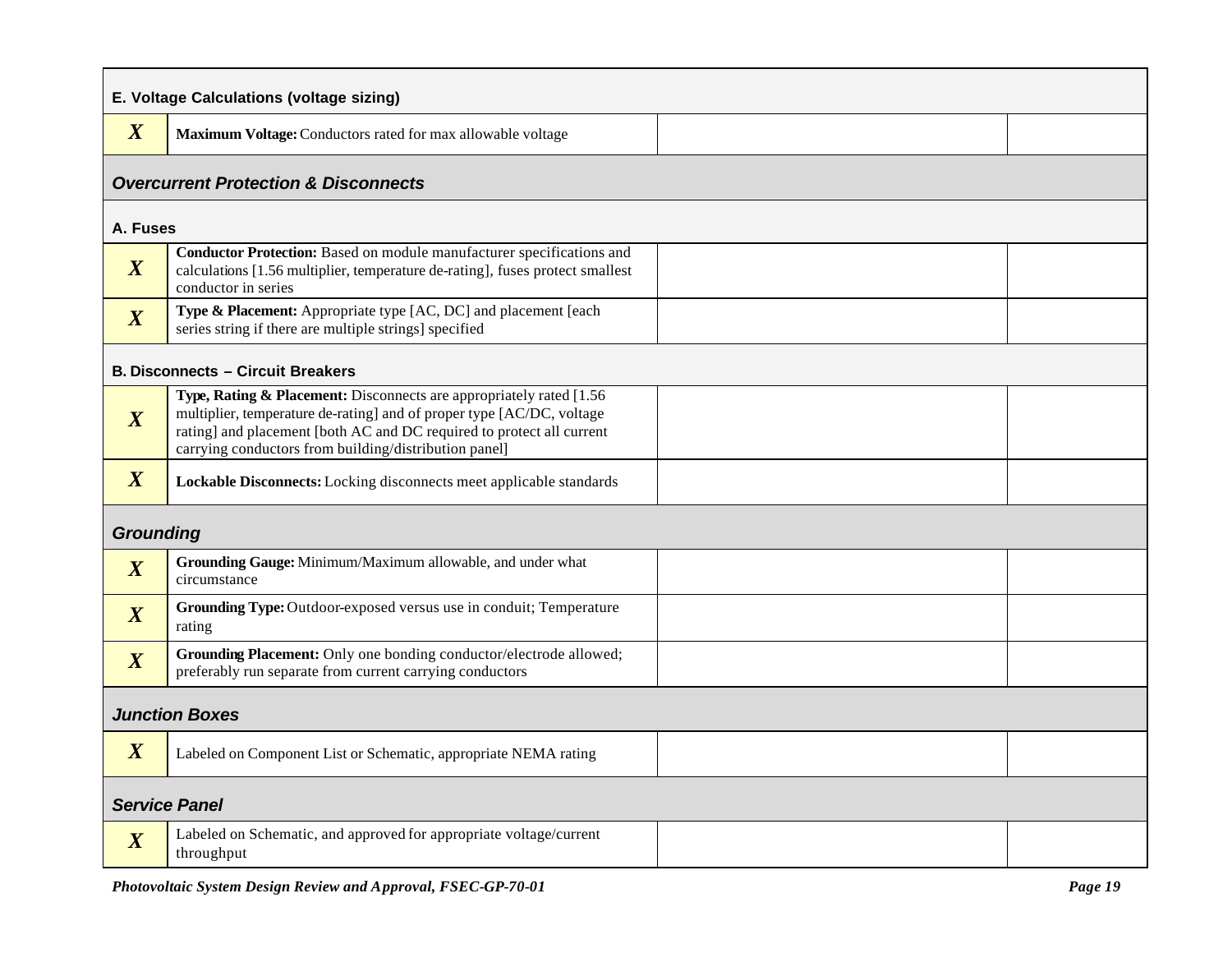#### **MECHANICAL DESIGN**

Methods for the safe, secure and durable attachment of PV arrays to rooftops or other support is an essential part of the complete design package. At a minimum, supplier's documentation and drawings must include details for assembling module/panels, layouts for the entire array, making structural connections to rooftops, and weather sealing roof penetrations. Note that additional structural certifications from a licensed engineer may be required in many jurisdictions for permitting actual installations.

| TATUS<br>$\checkmark$ /X    | <b>CRITERION</b>                                                                                                                                                                                                                             | <b>COMPLIANCE/COMMENTS</b> | <b>LOCATION OF</b><br><b>MATERIALS</b> |
|-----------------------------|----------------------------------------------------------------------------------------------------------------------------------------------------------------------------------------------------------------------------------------------|----------------------------|----------------------------------------|
| $\boldsymbol{X}$            | Guidelines and Drawings: Provides guidelines and drawings for<br>locating and orienting PV arrays on rooftops and specifies deflection<br>limits & static and wind loading conditions                                                        |                            |                                        |
| $\boldsymbol{X}$            | Mounting Design: Includes independent test results or certification<br>from licensed engineer certifying that array mounting system design<br>adequately supports modules within minimum specified deflection<br>limits & loading conditions |                            |                                        |
| $\boldsymbol{X}$            | <b>Array Assembly Instructions: Describes and illustrates procedures</b><br>required for assembling modules and panels                                                                                                                       |                            |                                        |
| $\overline{X}$              | Array Assembly Hardware: Provides and specifies hardware for<br>mechanical assembly of modules and panels                                                                                                                                    |                            |                                        |
| $\overline{\boldsymbol{X}}$ | <b>Structural Assembly Instructions: Describes and diagrams</b><br>procedures for making structural attachments to rooftops                                                                                                                  |                            |                                        |
| $\overline{X}$              | Structural Assembly Hardware: Provides and specifies hardware for<br>making structural attachments to rooftops                                                                                                                               |                            |                                        |
| $\boldsymbol{X}$            | Weather Sealing: Includes description of appropriate methods and<br>materials for weather sealing roof penetrations                                                                                                                          |                            |                                        |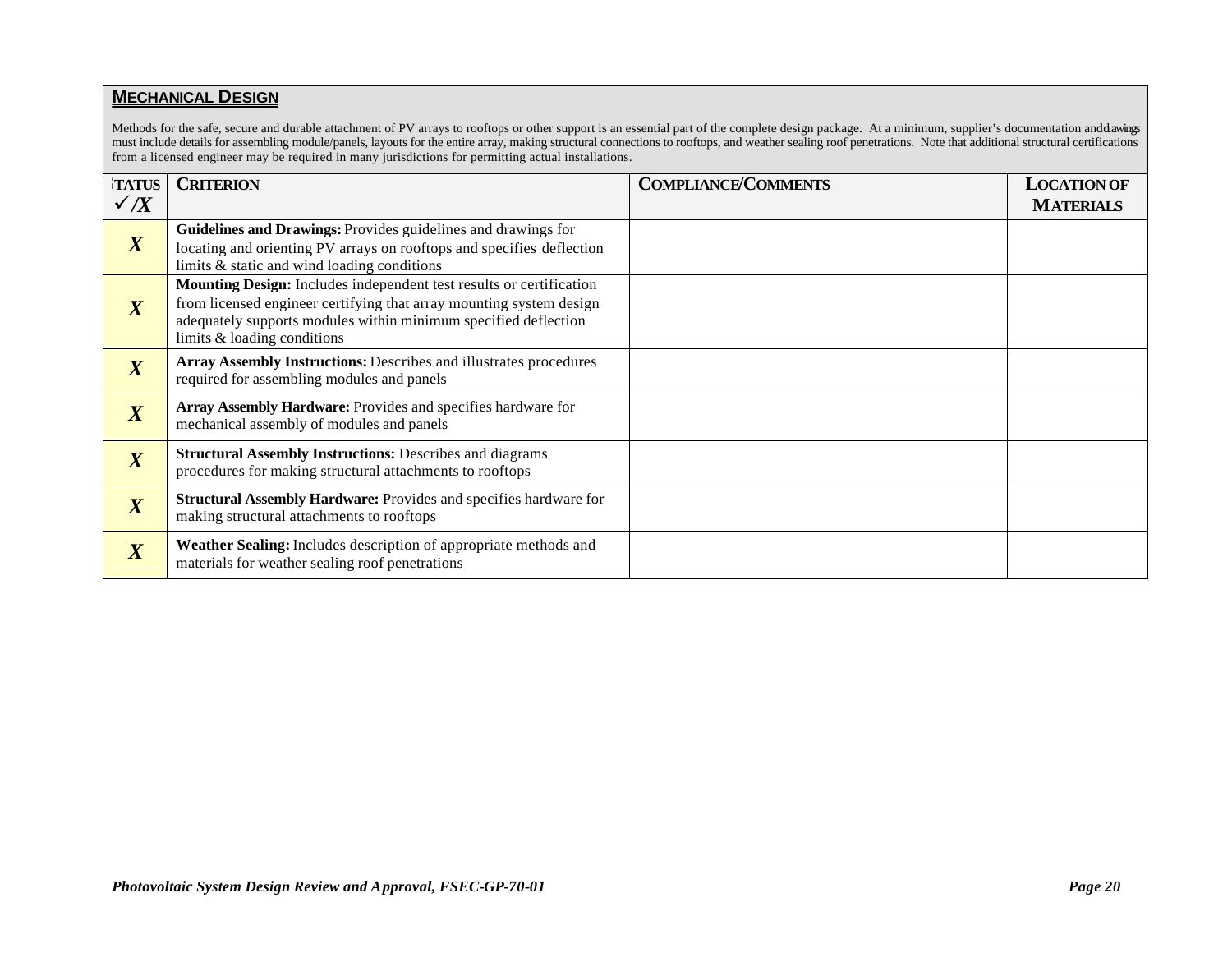#### **COMPONENT INFORMATION**

#### *PV Modules and Array*

**An important part of the system approvals is to ensure that quality PV modules are used for installations. Basic requirements include applicable qualification tests and product listings, as well as manufacturers specifications and performance ratings.**

| <b>TATUS</b>           | <b>CRITERION</b>                                                                                                                   | <b>COMPLIANCE/COMMENTS</b> | <b>LOCATION OF</b> |
|------------------------|------------------------------------------------------------------------------------------------------------------------------------|----------------------------|--------------------|
| $\checkmark$ /X        |                                                                                                                                    |                            | <b>MATERIALS</b>   |
|                        | <b>Rating Verification:</b> Independent laboratory mo dule performance test<br>results (from FSEC or equivalent laboratory)        |                            |                    |
| $\boldsymbol{\Lambda}$ | IEEE Compliance: Complies with IEEE Std. 1262, IEC Stds. 61215<br>or 61646 module qualification test                               |                            |                    |
| $\overline{X}$         | <b>UL Listing:</b> Complies with UL Standard 1703 or equivalent safety<br>listing; Listing contained in system or component manual |                            |                    |
| $\overline{X}$         | <b>Diodes:</b> Provides information about diode placement/conditions of use                                                        |                            |                    |

#### *Power Conditioning Equipment*

The inverter, chargers, controllers and other power processing hardware are critical components in these approvals, and this equipment must meet industry standards for grid-connected PV systems. Acceptable voltage set points must also be consistent with the type of batteries.

| <b>TATUS</b><br>$\checkmark$ /X | <b>CRITERION</b>                                                                                                                                                       | <b>COMPLIANCE/COMMENTS</b> | <b>LOCATION OF</b><br><b>MATERIALS</b> |
|---------------------------------|------------------------------------------------------------------------------------------------------------------------------------------------------------------------|----------------------------|----------------------------------------|
| $\boldsymbol{X}$                | UL Listing: UL Standard 1741 Listing evident                                                                                                                           |                            |                                        |
| $\boldsymbol{X}$                | <b>IEEE Compliance:</b> Complies with most recent version of IEEE 929                                                                                                  |                            |                                        |
| $\boldsymbol{X}$                | <b>Total Power:</b> Rated value is greater than or equal to maximum<br>expected AC power; Listed in Component or System Manual                                         |                            |                                        |
| $\boldsymbol{X}$                | Voltage Window: DC Input Voltage Falls within Inverter Voltage<br>Window under highest and lowest temperature extremes; Listed in<br><b>Component or System Manual</b> |                            |                                        |
| $\overline{X}$                  | Grid-Voltage: Transformer Specified if Necessary                                                                                                                       |                            |                                        |
| $\overline{X}$                  | Single Branch Circuit: System is on Dedicated Branch Circuit                                                                                                           |                            |                                        |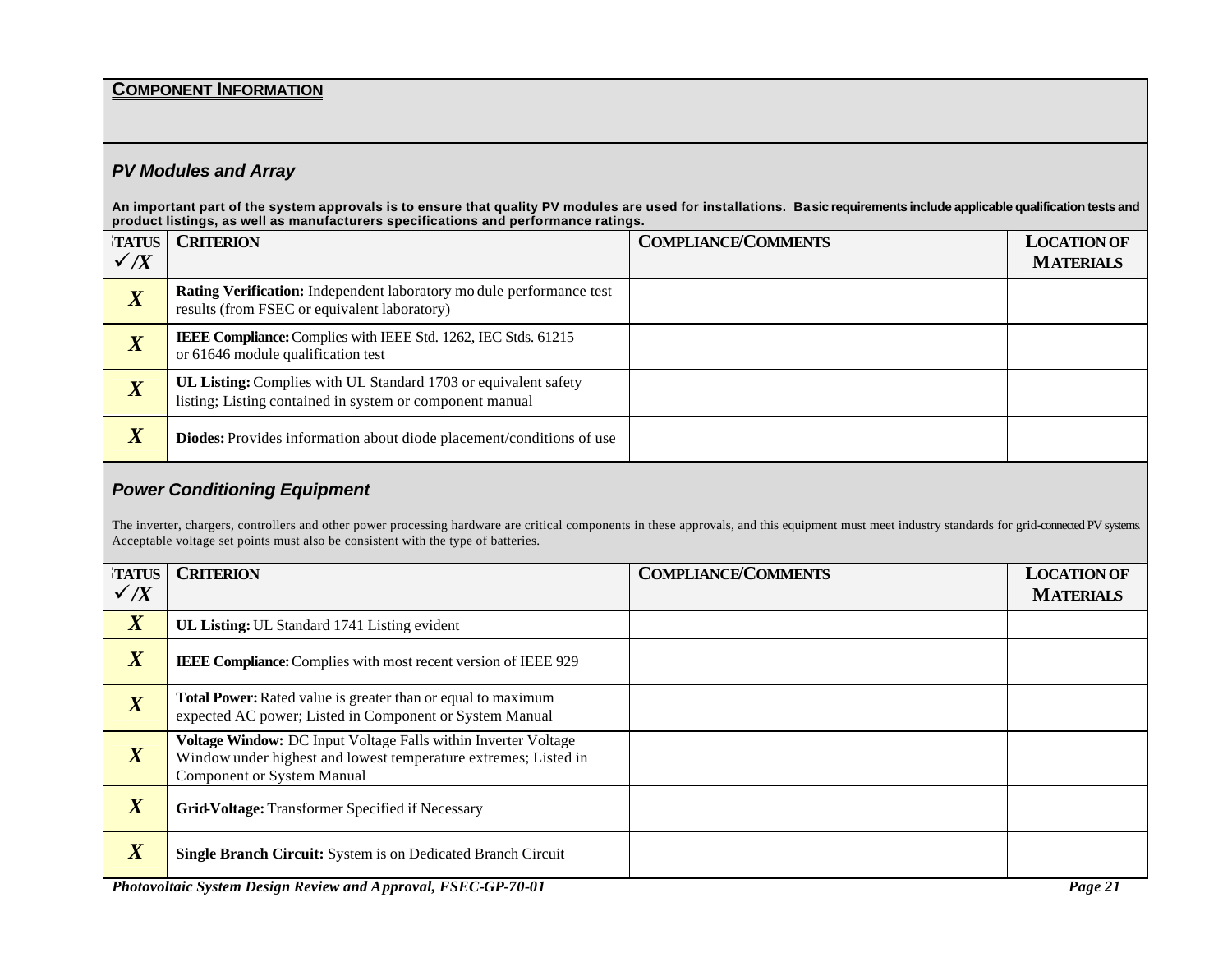| $\mathbf{v}$<br>A                         | Phasing: Appropriately Phased Inverter for System; Listed in<br>Component or System Manual                                            |                            |                                        |
|-------------------------------------------|---------------------------------------------------------------------------------------------------------------------------------------|----------------------------|----------------------------------------|
| $\boldsymbol{X}$                          | <b>Charge Control:</b> Provides acceptable control or programmable set<br>points for charge control with given battery specifications |                            |                                        |
| $\overline{X}$                            | Location: Location of power conditioning equipment consistent with<br>listed use and code-compliant practice                          |                            |                                        |
| <b>Batteries &amp; Charge Controllers</b> |                                                                                                                                       |                            |                                        |
| TATUS<br>$\checkmark$ /X                  | <b>CRITERION</b>                                                                                                                      | <b>COMPLIANCE/COMMENTS</b> | <b>LOCATION OF</b><br><b>MATERIALS</b> |
| $\mathbf{v}$                              | <b>Type:</b> Liquid flooded, AGM, gel, Ni-Cd, etc.                                                                                    |                            |                                        |

| $\boldsymbol{X}$ | Type: Liquid flooded, AGM, gel, Ni-Cd, etc.                                                                                           |  |
|------------------|---------------------------------------------------------------------------------------------------------------------------------------|--|
| $\overline{X}$   | Capacity Rating: Nominal voltage rating; Rated number of either Ah<br>or kWh and the respective charge rate for that value            |  |
| $\boldsymbol{X}$ | <b>Charge Controller UL Listing: UL listing evident</b>                                                                               |  |
| $\boldsymbol{X}$ | <b>Charge Control:</b> Provides acceptable control or programmable set<br>points for charge control with given battery specifications |  |
| $\boldsymbol{X}$ | Voltage Setpoints: Recommended regulation voltage, float voltage,<br>low voltage disconnect, etc.                                     |  |
| $\boldsymbol{X}$ | Series/Parallel Configuration: Number of batteries connected in<br>series and in parallel                                             |  |
| $\boldsymbol{X}$ | Location: Location of batteries consistent with listed use and code-<br>compliant practice                                            |  |